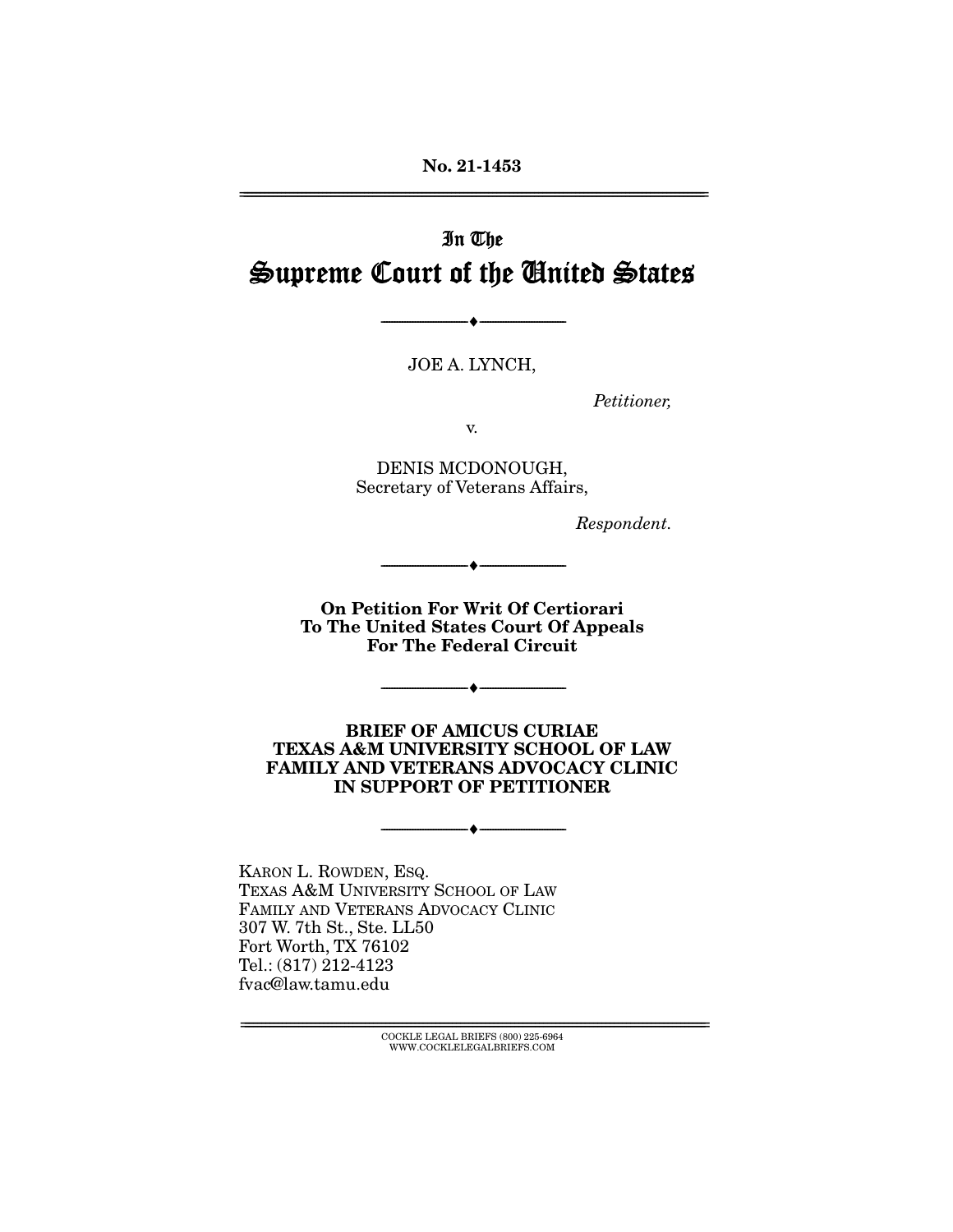# TABLE OF CONTENTS

|                                                                                                                                                                                         | Page |
|-----------------------------------------------------------------------------------------------------------------------------------------------------------------------------------------|------|
|                                                                                                                                                                                         | Ť    |
| TABLE OF AUTHORITIES                                                                                                                                                                    | iv   |
| IDENTITY AND INTEREST OF AMICUS CU-                                                                                                                                                     | 1    |
| SUMMARY OF THE ARGUMENT                                                                                                                                                                 | 1    |
|                                                                                                                                                                                         | 4    |
| The Court of Appeals for The Federal Cir-<br>Ι.<br>cuit Decided Ortiz and Lynch Incorrectly<br>by Going Against Clear Congressional In-<br>tent and Public Policy Toward Our Na-        | 4    |
| A. The Longstanding Public Policy of<br>Supporting our Veterans in Recogni-<br>tion of Their Service to Our Country<br>Warrants the Granting of this Petition<br>for Writ of Certiorari | 4    |
| B. Congressional Intent and the Pro-Vet-<br>eran Canon of Statutory Construction<br>Mandate a Clarification of the Approx-<br><i>imate Balance</i> Rule adopted in Section              | 6    |

i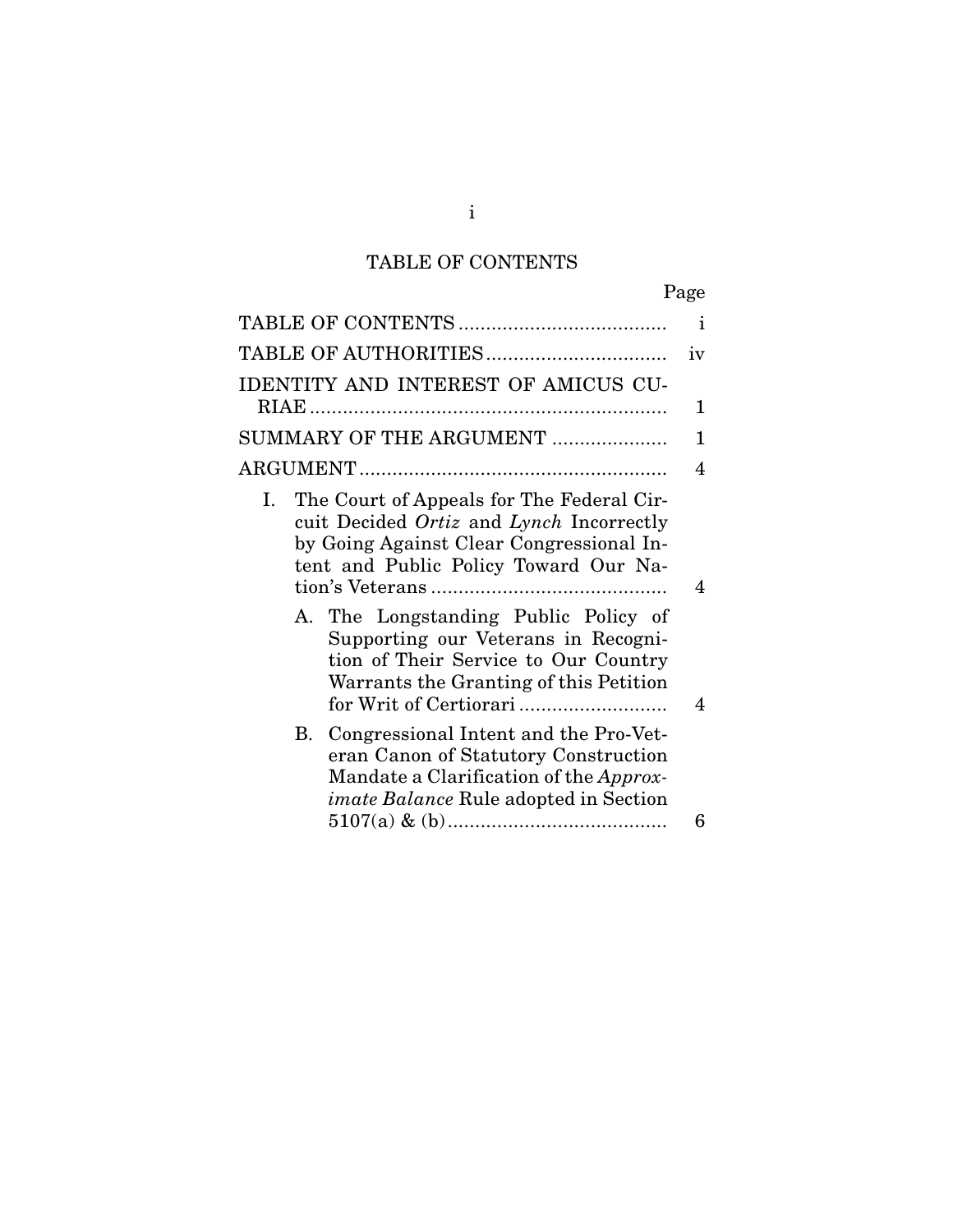### TABLE OF CONTENTS—Continued

Page

| Н. | The Court's Interpretation in Ortiz and<br>Lynch Is Harmful to Veterans and Reso-<br>nates with the Disabled Veterans of Amer-<br>ica slogan "Delay, Deny, Wait Till They                               | 9 |
|----|---------------------------------------------------------------------------------------------------------------------------------------------------------------------------------------------------------|---|
|    | A. Veterans Subjected to Constant De-<br>lays in the Claims Process-In No<br>Small Part Due to This Improper Stat-<br>utory Construction-Are at an In-                                                  | 9 |
|    | 1. Uncertainty prevails with veteran<br>disability claims, especially for men-<br>tal health disorders, such that the<br>application of Ortiz and Lynch con-<br>flicts with Congress's intent for<br>11 |   |
|    | 2. The time spent adjudicating and<br>processing claim appeals that fail<br>under the Ortiz standard unneces-<br>sarily adds to a backlogged VA sys-<br>14                                              |   |
|    | 3. The burden of <i>Ortiz's</i> improper evi-<br>dentiary standard has a disparate<br>impact on vulnerable veterans and<br>increases the risk of suicide<br>16                                          |   |

ii

 <sup>\*</sup> Hugh B. McClean, Delay, Deny, Wait Till they Die: Balancing Veterans' Rights and Non-Adversarial Procedures in the VA Disability Benefits System, 72 SMU L. Rev. 277.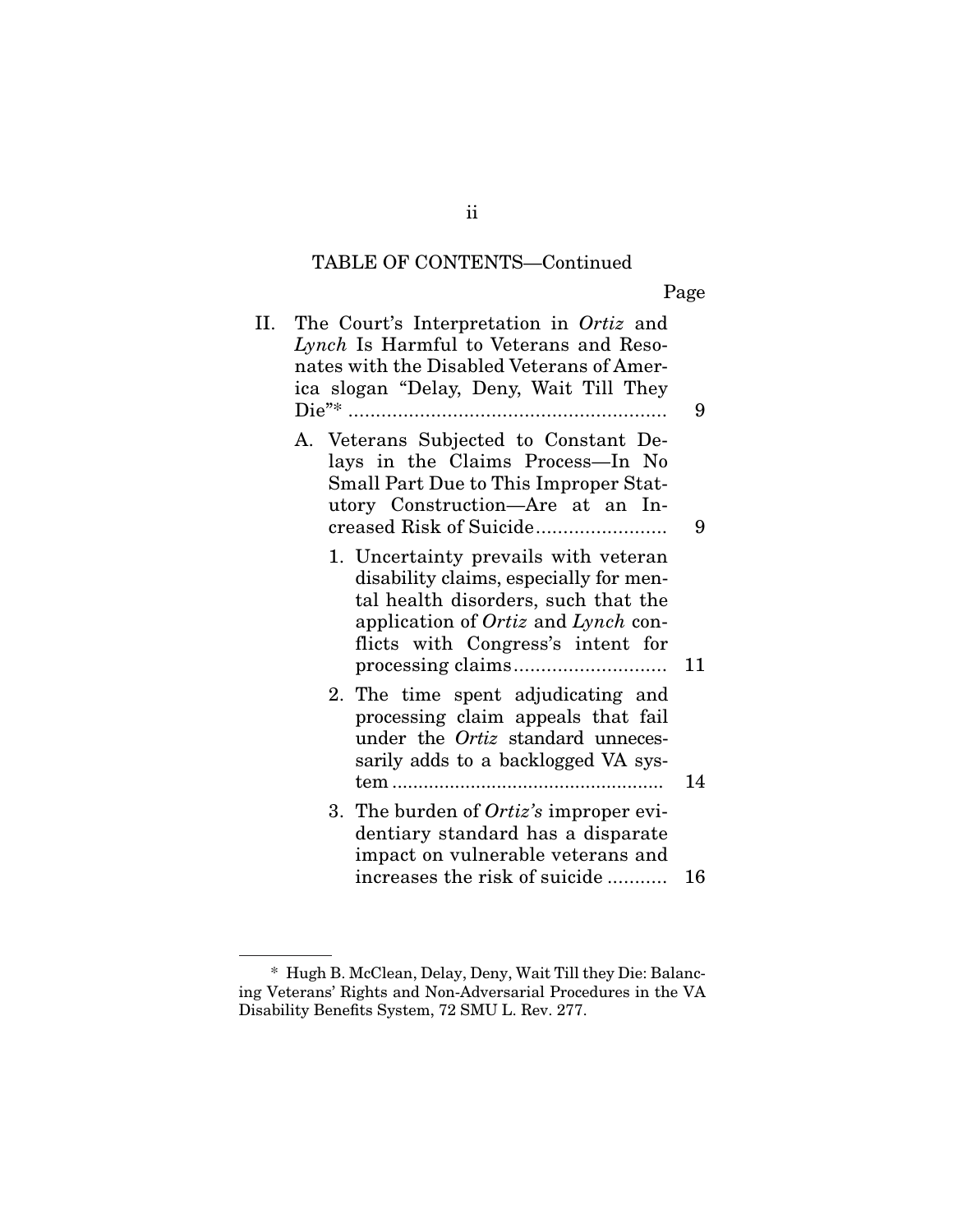# TABLE OF CONTENTS—Continued

Page

| III. | Congress Did Not Intend for Veterans<br>Claims to Take Place in An Adversarial                                                                                                                      | 19 |
|------|-----------------------------------------------------------------------------------------------------------------------------------------------------------------------------------------------------|----|
|      | A. The Veterans' System was Designed to<br>be a Non-Adversarial System and the<br>VA has the Duty to Assist the Veteran                                                                             | 19 |
| IV.  | In Ortiz And Lynch the Court Failed to Ac-<br>count for The Military's Culture of Stigma<br>Around Mental Health Conditions and Its                                                                 |    |
|      | A. The Military Culture of Resilience<br>Uniquely Affects Service Member At-<br>titudes Around Reporting Mental<br><b>Health and Other Medical Conditions</b><br>Even Long After They Have Left the | 21 |
|      | B. Veterans Carry the Military Culture<br>into Civilian Life and Understate the<br>Severity of Their Conditions                                                                                     | 24 |
|      |                                                                                                                                                                                                     | 26 |

iii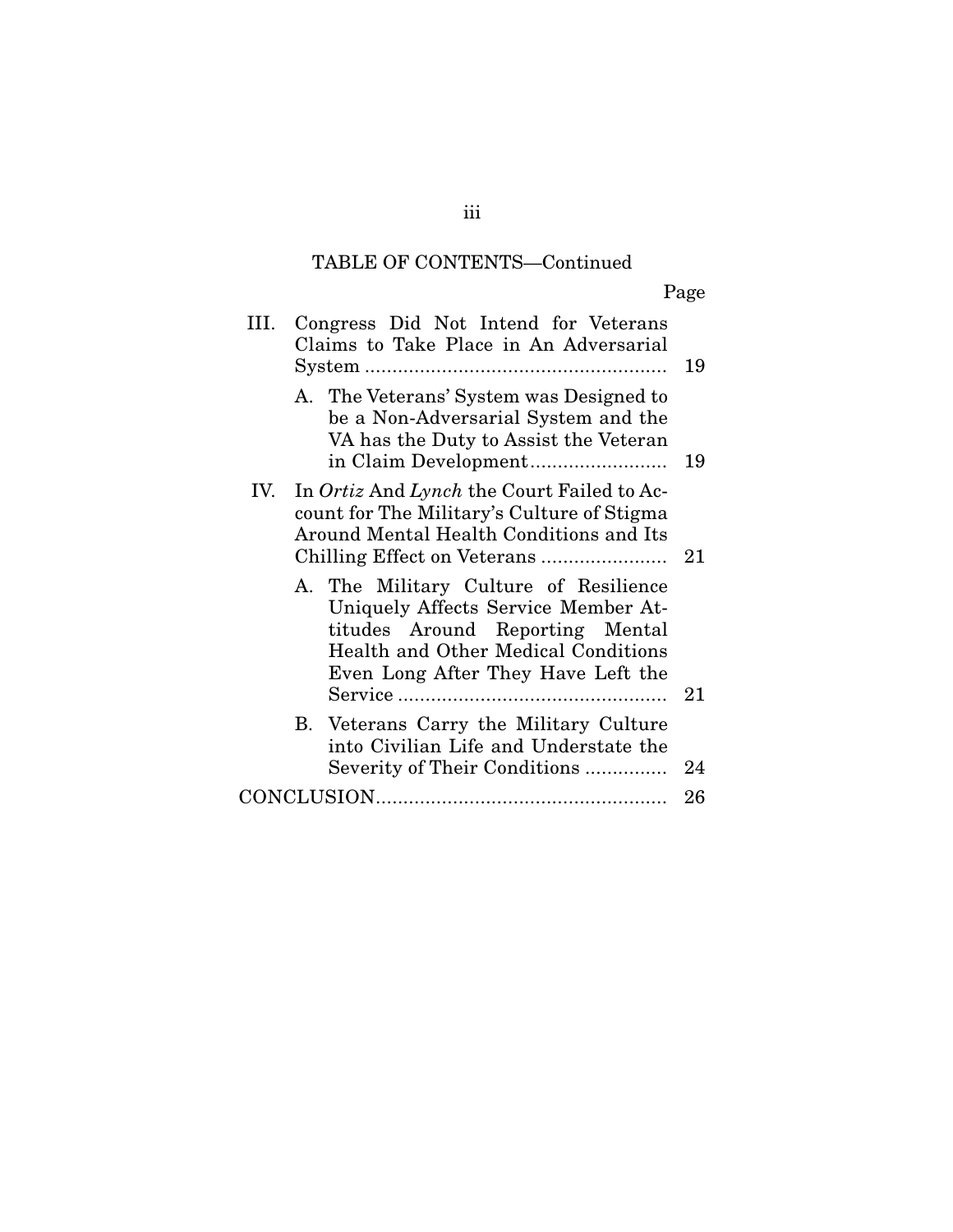# TABLE OF AUTHORITIES

Page

# **CASES**

### **STATUTES**

iv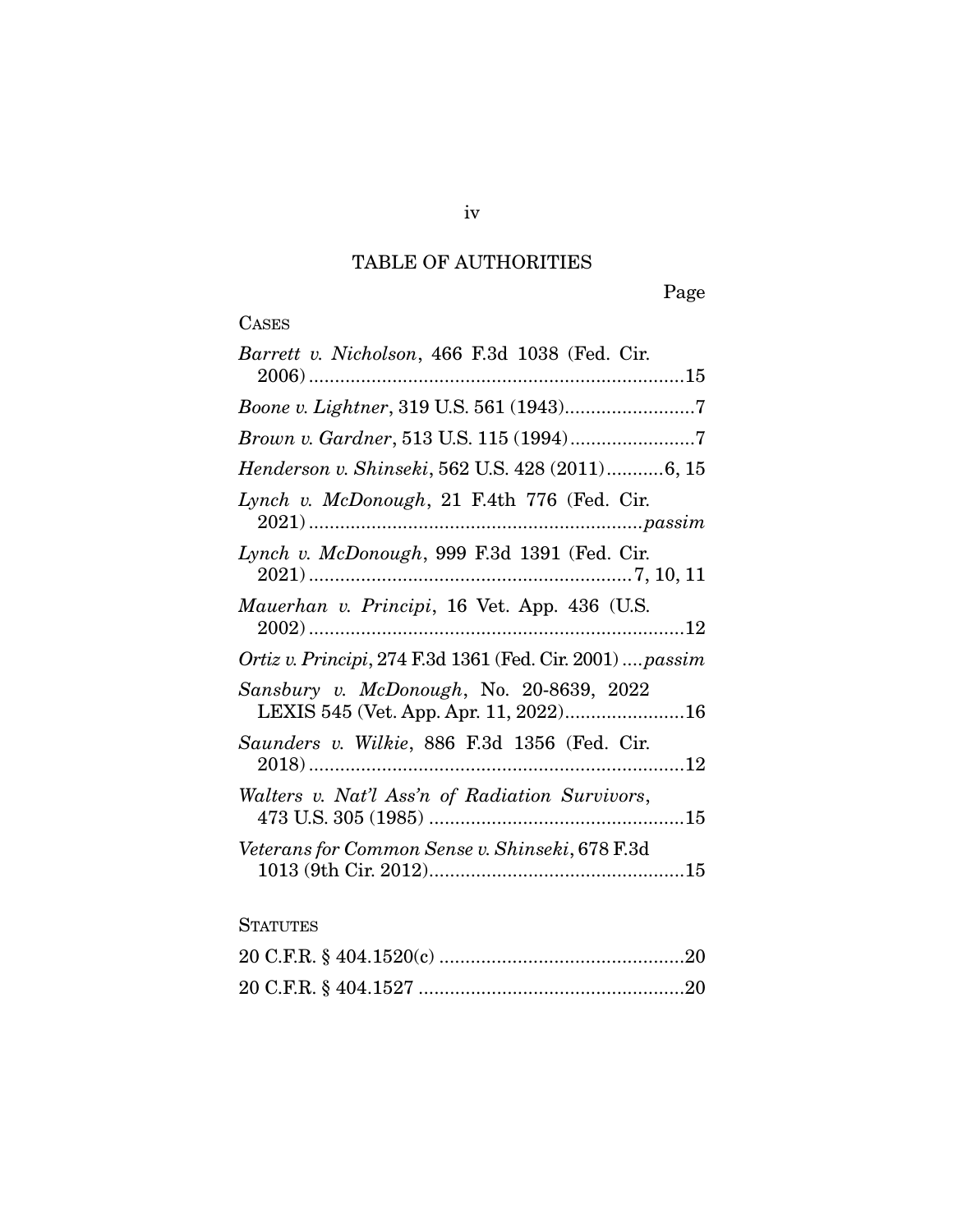# TABLE OF AUTHORITIES—Continued

|                                                                                                | Page |
|------------------------------------------------------------------------------------------------|------|
|                                                                                                |      |
|                                                                                                |      |
|                                                                                                |      |
|                                                                                                |      |
| Veteran's Judicial Review Act, 102 Stat. 4105<br>(1988) (as codified 38 U.S.C. §§ 1-1602)5, 14 |      |

### RULES

### OTHER AUTHORITIES

| Abraham Lincoln, Second Inaugural Address                                                                                                                                                                                                                                                 |  |
|-------------------------------------------------------------------------------------------------------------------------------------------------------------------------------------------------------------------------------------------------------------------------------------------|--|
| Austin Bay, <i>Embrace the Suck: A Pocket Guide</i><br>to Milspeak (Pamphleteer Press, 2007)22                                                                                                                                                                                            |  |
| Casey MacGregor & MarySue V. Heilemann, De-<br>serving Veterans' Disability Compensation: A<br>Qualitative Study of Veterans' Perceptions,                                                                                                                                                |  |
| Dan Lamothe, <i>Pentagon Targets 'Non-Deploya-</i><br>ble' Troops for Removal in New Effort, The<br>Washington Post (Feb. 15, 2018, 4:24 PM),<br>https://www.washingtonpost.com/news/check<br>point/wp/2018/02/15/pentagon-targets-non-<br>deployable-troops-for-removal-in-new-effort/22 |  |

v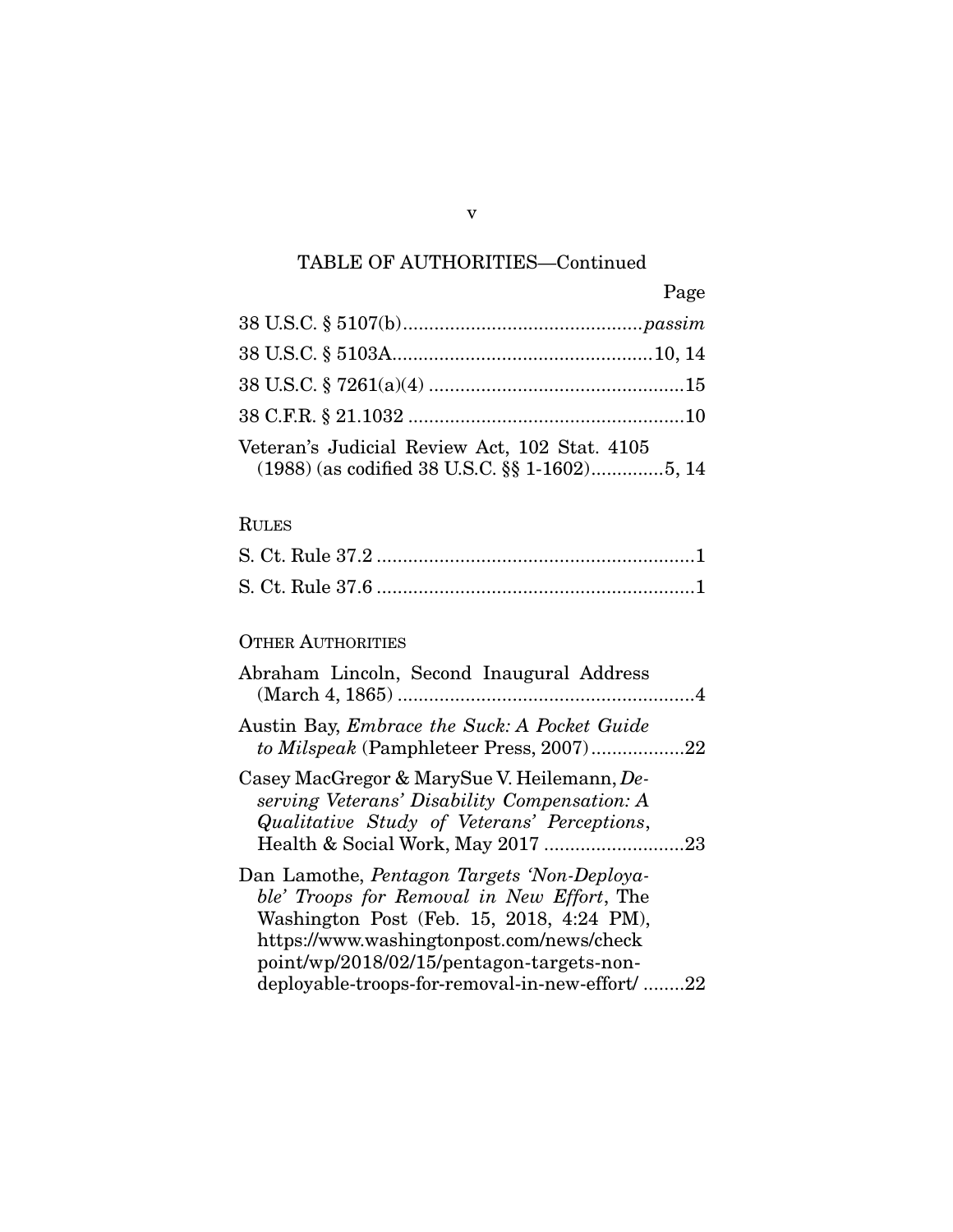# TABLE OF AUTHORITIES—Continued

vi

| Gov't Accountability Off., GAO-20-83, VA Health<br>Care: Opportunities Exist for VA to Better<br>Identify and Address Racial and Ethnic Dis-                                                                                         |  |
|--------------------------------------------------------------------------------------------------------------------------------------------------------------------------------------------------------------------------------------|--|
| Hugh B. McClean, Delay, Deny, Wait Till They<br>Die: Balancing Veterans' Rights and Non-Ad-<br>versarial Procedures in the VA Disability Ben-<br>efits System, 72 SMU L. Rev. 277 (2019) 20                                          |  |
| Kaylee R. Gum, Comment, Military Sexual<br>Trauma and Department of Veterans Affairs<br>Disability Compensation for PTSD: Barriers,<br><b>Evidentiary Burdens and Potential Remedies,</b><br>22 Wm. & Mary J. of Women & The Law 689 |  |
| Maureen Murdoch et al., Long-term Outcomes of<br>Disability Benefits in US Veterans with Post-<br>traumatic Stress Disorder, 68 Arch Gen Psy-                                                                                        |  |
| Manage a Legacy VA Appeal, Dep't of Vet. Aff.<br>(last updated March 26, 2021) https://www.va.<br>gov/decision-reviews/legacy-appeals/ [https://                                                                                     |  |
| Stacey-Rae Simcox, Thirty Years of Veterans<br>Law: Welcome to the Wild West, 67 U. Kan. L.                                                                                                                                          |  |
|                                                                                                                                                                                                                                      |  |
| U.S. Dep't of Def., Notification and Federal Em-<br>ployee Antidiscrimination and Retaliation Act                                                                                                                                    |  |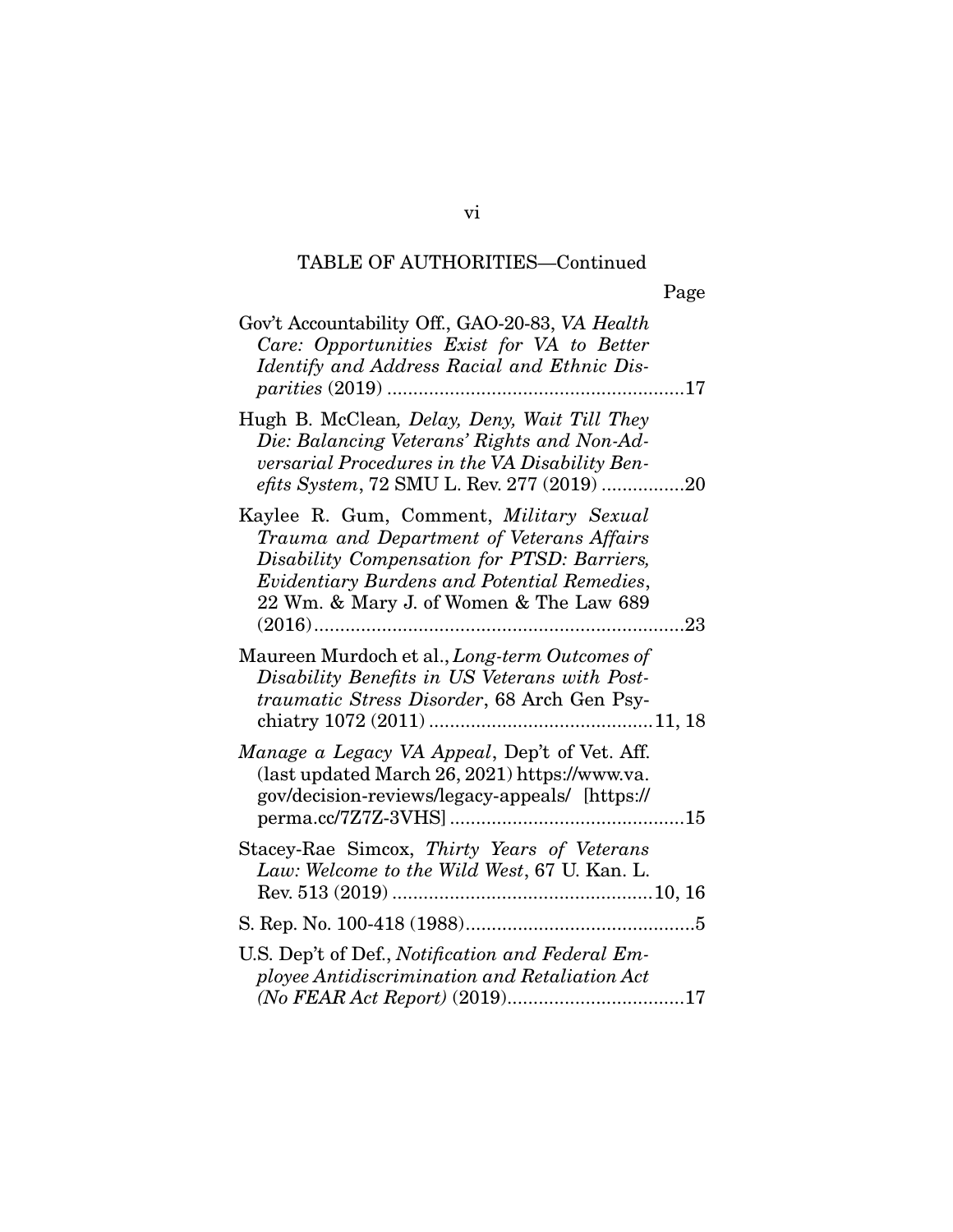# TABLE OF AUTHORITIES—Continued

| U.S. Dep't of Def., Sexual Assault Prevention,<br>And Assault Office, Annual Report on Sexual<br>Assault in the Military (2013)17                                                                                                        |
|------------------------------------------------------------------------------------------------------------------------------------------------------------------------------------------------------------------------------------------|
| U.S. Dep't Hous. & Urban Dev., 2020 Annual<br>Homeless Assessment Report to Congress                                                                                                                                                     |
| U.S. Dep't of Vet. Aff., 2021 National Veteran and<br>Suicide Prevention, Annual Report (2022)17, 18                                                                                                                                     |
| U.S. Dep't of Vet Aff., Home Page, https://va.gov/<br>icare/index.asp [https://perma.cc/9FQE-RTD8]4                                                                                                                                      |
| U.S. Dep't of Vet. Aff., Bd. of Veterans' Appeals,<br>Annual Report: Fiscal Year 2018 (2018)14, 15                                                                                                                                       |
| Why Are Veterans Waiting Years on Appeal?: A<br>Review of the Post-Decision Process for Ap-<br>pealed Veterans' Disability Benefits Claims:<br>Hearing before the Subcomm. on Disability<br>Assistance and Mem'l Affairs of the Comm. on |
| Veterans' Affairs, 113th Cong. 22 (2013)14                                                                                                                                                                                               |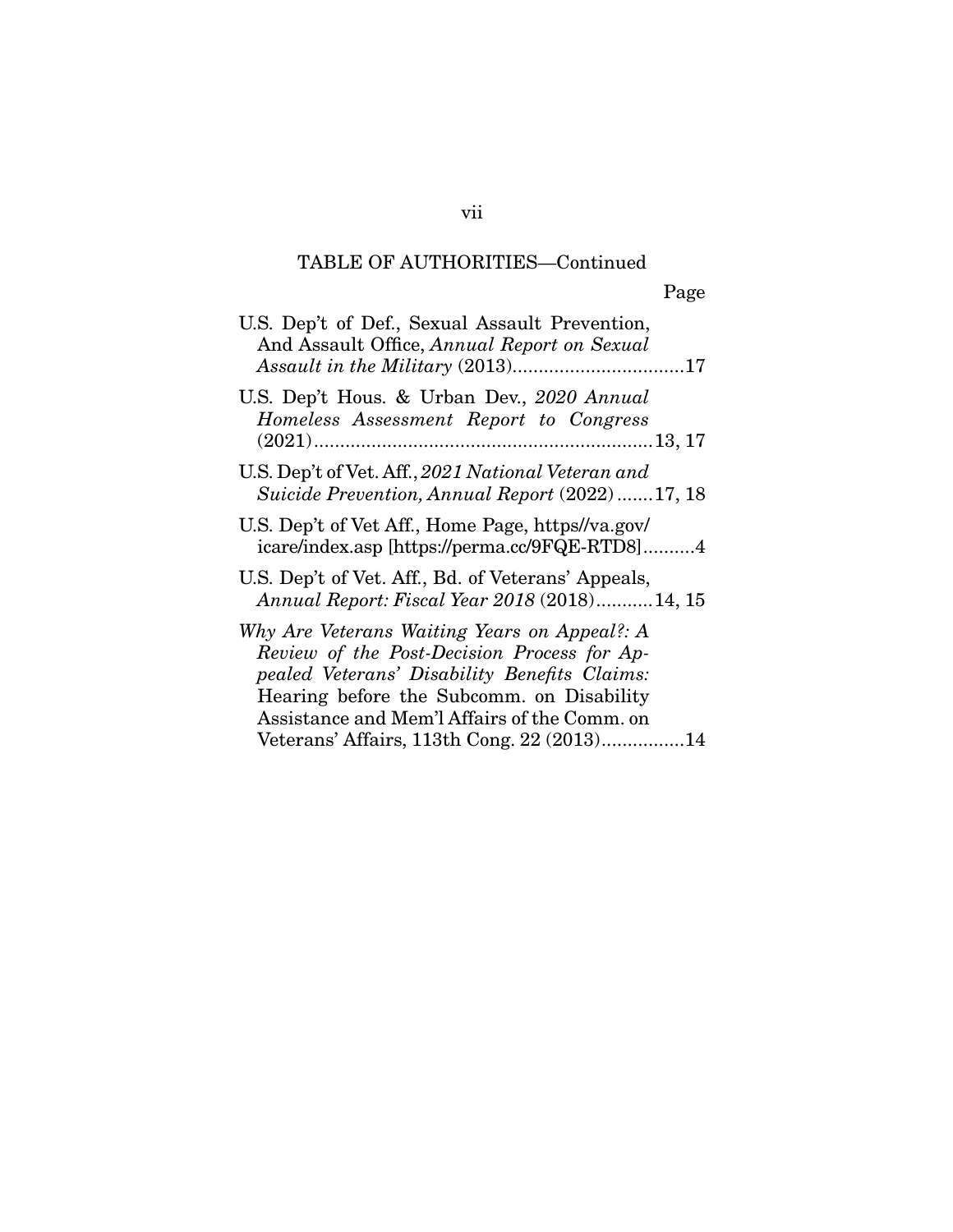### **IDENTITY AND INTEREST OF AMICUS CURIAE**

 Pursuant to Supreme Court Rule 37, Texas A & M University School of Law Family & Veterans Advocacy Clinic (FVAC) submits this brief in support of the Petition for Writ of Certiorari filed on behalf of Petitioner Joe A. Lynch.<sup>1</sup>

 The FVAC is a clinical program dedicated to families and military veterans, including our local homeless veteran population. In support of our veterans, we appreciate the opportunity to advocate in support of veterans who have been or will be denied proper review under the current improper interpretation of the "benefit of the doubt" rule espoused in 38 U.S.C., section 5107(b) when there is an "approximate balance" of a material issue.

#### **SUMMARY OF THE ARGUMENT**

--------------------------------- ♦ ---------------------------------

 Petitioner, Joe A. Lynch, is a Marine Corp veteran who served during the Vietnam Conflict and was

<sup>&</sup>lt;sup>1</sup> Pursuant to this Court's Rule 37.2, all parties with counsel listed on the docket have consented to the filing of this brief. Counsel of record for all listed parties received notice at least 10 days prior to the due date of the Amicus Curiae's intention to file this brief. Letters evidencing such consent have been filed with the Clerk of the Court.

Pursuant to Rule 37.6, Amicus Curiae affirms that no counsel for any party authored this brief in whole or in part, and no counsel or party made a monetary contribution intended to fund the preparation or submission of this brief.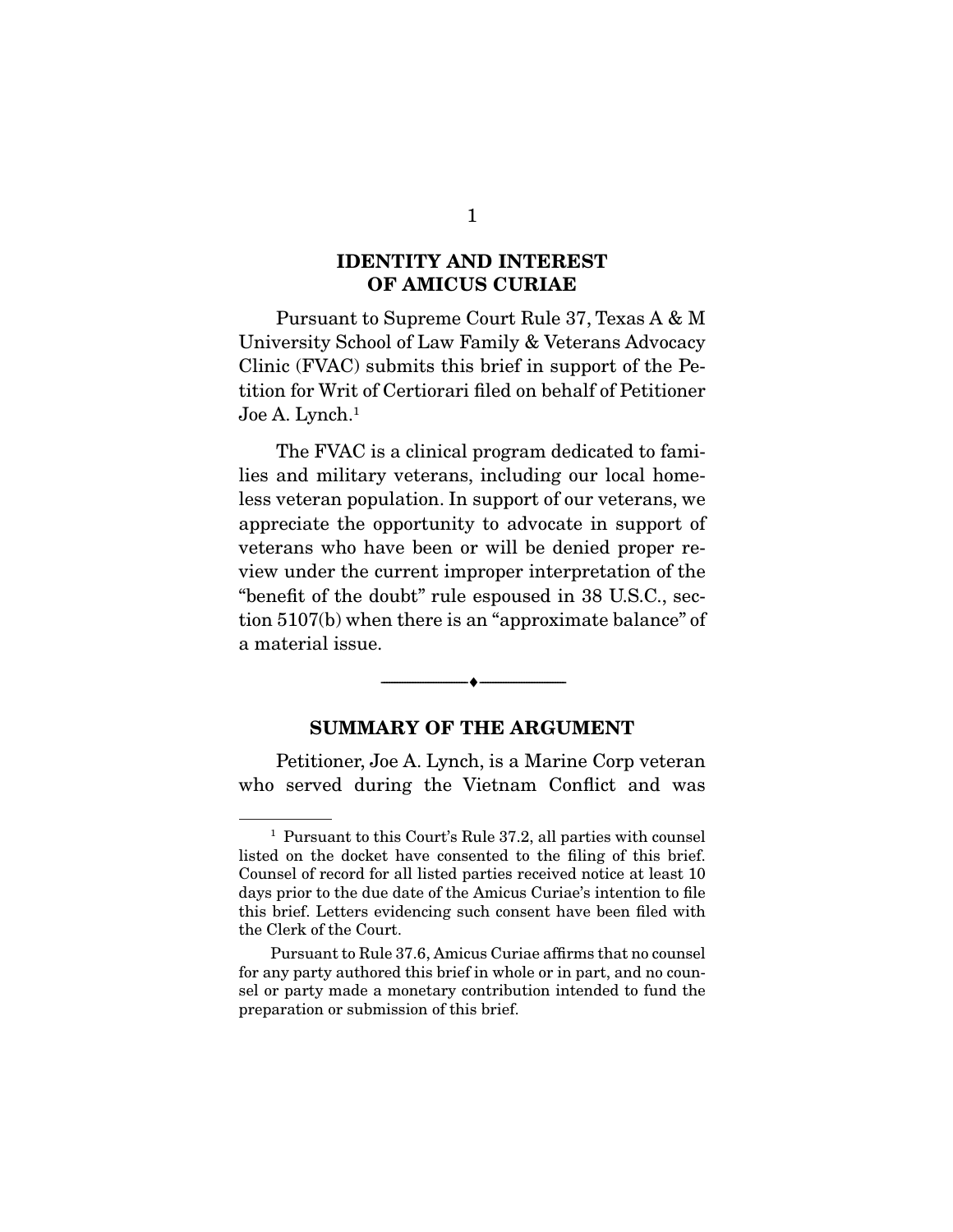wrongfully denied an increase in his disability rating for his PTSD. During his service, Petitioner witnessed many tragic events, including a horrific helicopter crash on the flight deck that killed several passengers.

 Petitioner represents the untold number of veterans who have had their claims wrongfully decided under the preponderance of evidence standard adopted in Ortiz and its progeny.<sup>2</sup>

 Veterans will continue to have claims erroneously decided as the Court of Appeals for the Federal Circuit, in the instant case, coined what can only be described as a game of semantics when it repealed the preponderance of evidence standard and replaced it with the "persuasive evidence" rule.3

 This case presents an important question of federal law that should be resolved by the Supreme Court.

 The congressional intent in enacting the "benefit of the doubt" rule was not to make the veteran prove the claim the same way they would in an adversarial hearing. Instead, when there exists an "approximate balance," Congress mandated the decision be made in favor of the veteran.<sup>4</sup>

 The Secretary shall consider all information and lay and medical evidence of record in a case before the Secretary with respect to benefits under laws administered by the Secretary.

<sup>2</sup> Ortiz v. Principi, 274 F.3d 1361 (Fed. Cir. 2001).

 $3$  Lynch v. McDonough, 21 F.4th 776, 781 (Fed. Cir. 2021).

<sup>4</sup> 38 U.S.C. § 5107(b).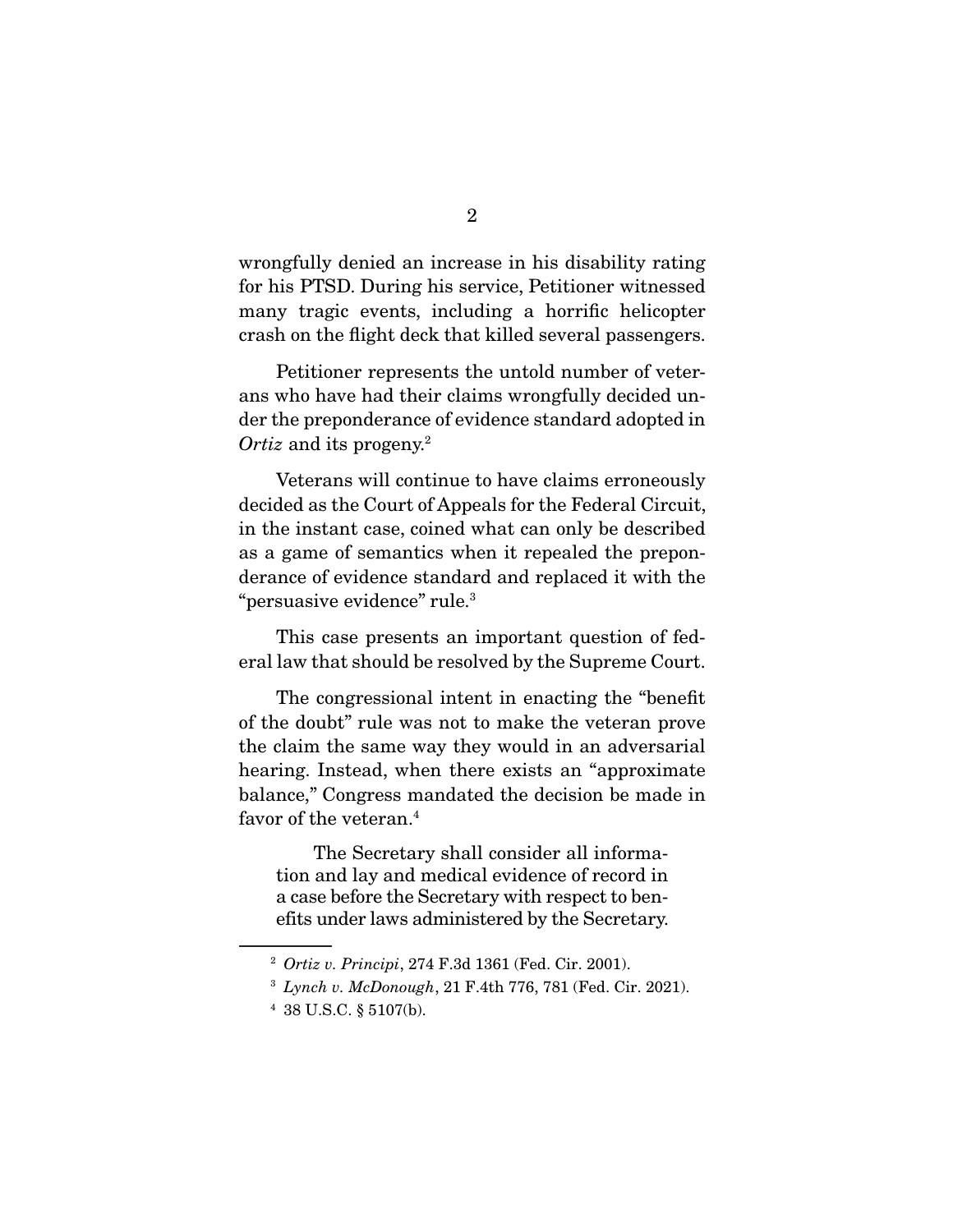When there is an approximate balance of positive and negative evidence regarding any issue material to the determination of a matter, the Secretary shall give the benefit of the doubt to the claimant.<sup>5</sup>

The effect of the rulings in *Ortiz* and *Lynch* is a bias in favor of the Department of Veterans Affairs ("VA") and against the veterans who have sacrificed so much for our county. The preponderance of the evidence standard, or the newly minted persuasion of evidence rule, creates an adversarial system that goes against the clearly expressed congressional intent and the plain language of the statute—a statute that was enacted to reflect the recognition, honor, and respect we owe our veterans for their selfless service to our nation.

 The VA, the bench, and the bar need guidance on the proper standard of evidence needed to deny a veteran's claim. Left in place, either the "preponderance of evidence" or the "persuasion of evidence" standards will have a profound effect on veterans' ability to receive proper procedural due process, resulting in erroneous adjudication of their claims.

 Our veterans deserve the procedural guarantees created by Congress, and it is for this reason that the Supreme Court should review and reverse the decision in this case and overturn the precedent set in Ortiz.

--------------------------------- ♦ ---------------------------------

 $5$  Id.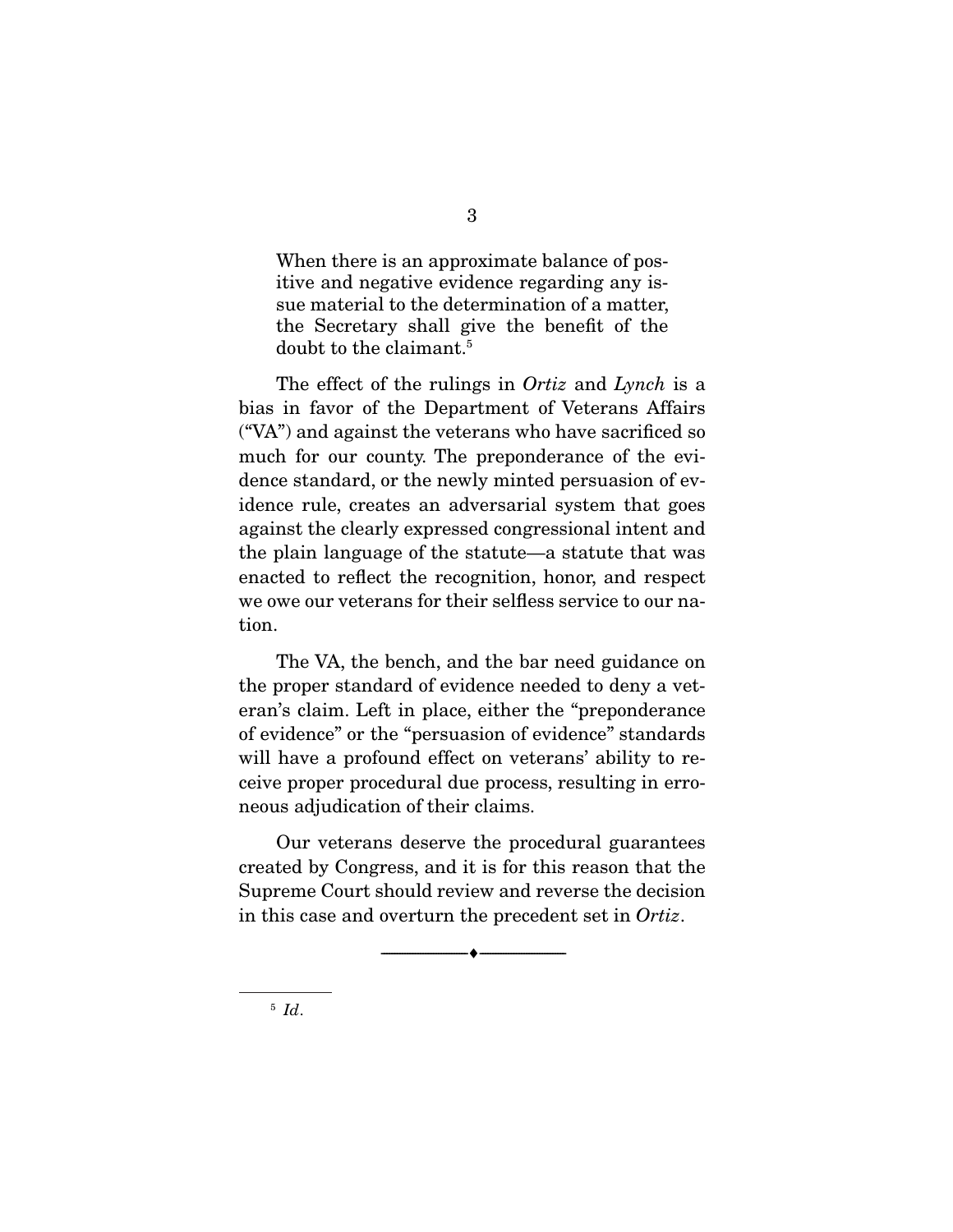#### **ARGUMENT**

- **I. The Court of Appeals for The Federal Circuit Decided** *Ortiz* **and** *Lynch* **Incorrectly by Going Against Clear Congressional Intent and Public Policy Towards Our Nation's Veterans** 
	- **A. The Longstanding Public Policy of Supporting our Veterans in Recognition of Their Service to Our Country Warrants the Granting of this Petition for Writ of Certiorari**

 President Abraham Lincoln aptly synopsized that our public policy was "to care for him who shall have borne the battle and for his widow and his orphan."6 This statement solidified our country's commitment and public policy towards our debt owed to our veterans. In furtherance of this duty to our veterans, the VA was eventually created and tasked with this duty. As Secretary McDonough said of the VA, "Our department remains fully committed to fulfilling the sacred obligation that we have to those who serve in uniform."7

 The congressional intent of providing veterans with the benefit of the doubt has become unworkable due to the rulings in Ortiz and Lynch, which clearly go

<sup>6</sup> Abraham Lincoln, President of the United States, Second Inaugural Address (Mar. 4, 1865).

<sup>7</sup> Dep't of Veterans Affairs Home Page, https://www.va.gov/ icare/index.asp [https://perma.cc/9FQE-RTD8] (last visited June 14, 2022).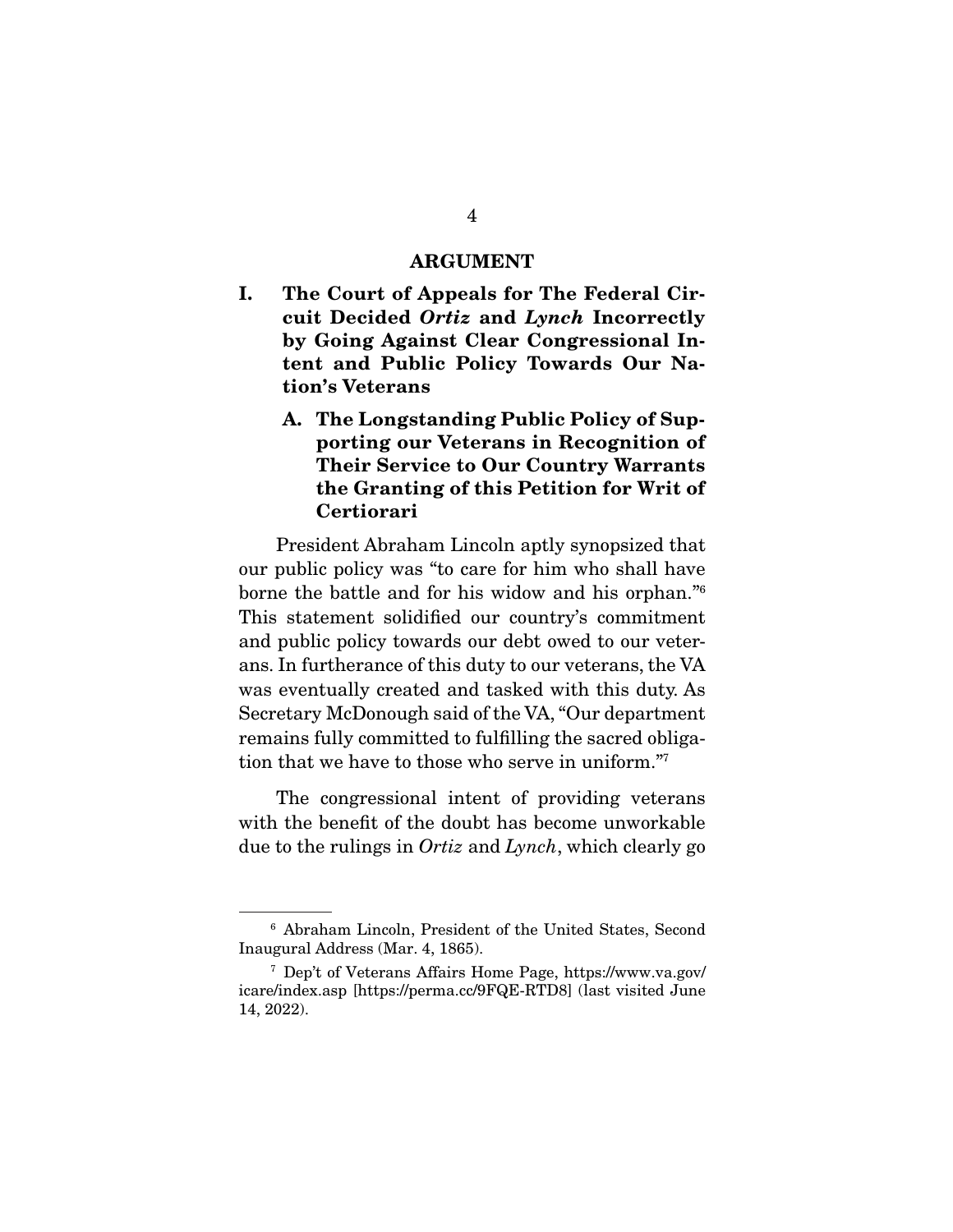against the statutory language, congressional intent, and the pro-veteran canon.

 An essential part of the Veterans' Judicial Review Act<sup>8</sup> is the underpinning of the congressional intent expressed by the senate committee as cited by Mr. Lynch and quoted in part below:9

 Thus, under the provision in the Committee bill, where on the basis of all the relevant evidence and element of a claim is neither clearly established nor clearly refuted, the benefit of the doubt is to be given to the claimant.10

 Unfortunately, the system set up in furtherance of our policy to protect veterans is not living up to its obligations. It takes more than just stating that the VA is non-adversarial and pro-veteran. Actions speak louder than words. The VA should be instructed to follow the law and give the benefit of the doubt to a veteran when the evidence is neither clearly established nor clearly refuted and therefore in approximate balance.

 The Supreme Court should grant the Petition for Writ of Certiorari to correct the travesty that has been caused by the rulings in Ortiz and Lynch which go against our duty to care for those who have defended our freedoms. This Court has the opportunity to right this wrong and provide guidance to the VA, the bench

<sup>8</sup> Veteran's Judicial Review Act, 102 Stat. 4105 (1988) (codified as amended at 38 U.S.C. §§ 1-1602).

<sup>9</sup> 38 U.S.C. § 5107(b).

<sup>10</sup> S. Rep. No. 100-418, at 33 (1988) (italics added).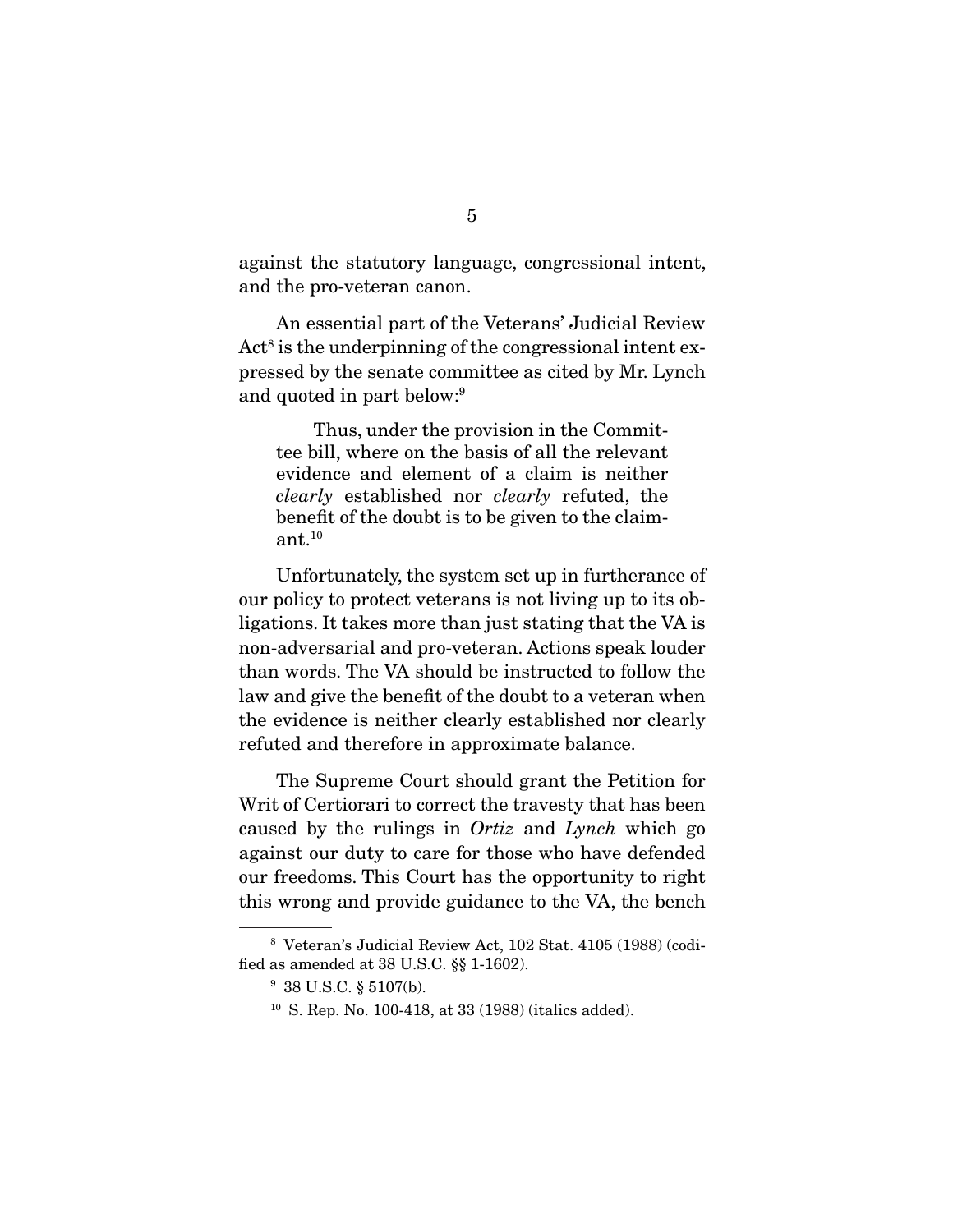and the bar on how this regulation should be correctly interpreted.

 If the Court finds the interpretation of approximate balance to be unworkable, then Amicus supports Petitioner's analysis arguing in favor of clear and convincing evidence as to the new standard for denying a veteran claim.

### **B. Congressional Intent and the Pro-Veteran Canon of Statutory Construction Mandate a Clarification of the** *Approximate Balance* **Rule adopted in Section 5107(a) & (b)**

Ortiz provided improper guidance and instructions to the courts and to the Department of Veterans Affairs regarding the proper method of weighing evidence. Instead of placing a "thumb on the scale"11 in favor of the veteran, *Ortiz* placed a brick on the scale in favor of the VA and against the veteran.

 In the instant case, the Court of Appeals for the Federal Circuit acknowledged the misinterpretation, however, they chose not to correct it. Instead, by trying to redefine "preponderance of the evidence" to "persuasion of the evidence," the court did nothing except further muddy the waters.<sup>12</sup>

 This Court has advised that the statutes providing benefits to veterans should always "be liberally

<sup>11</sup> Henderson v. Shinseki, 562 U.S. 428, 440 (2011).

 $12$  Lynch v. McDonough, 21 F.4th 776 (Fed. Cir. 2021).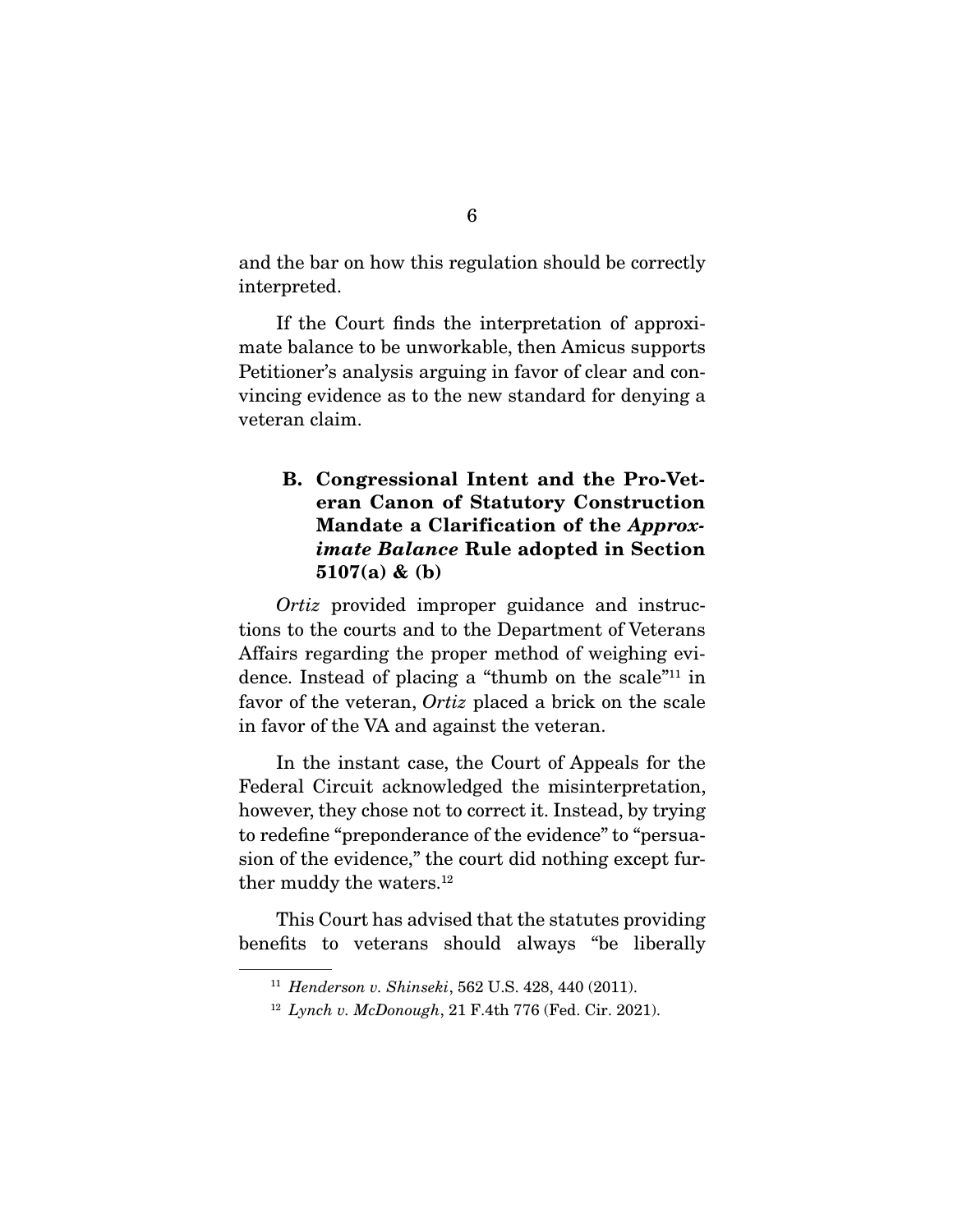construed to protect those who have been obliged to drop their own affairs to take up the burdens of the nation."13

 Unfortunately, the decisions in Ortiz and Lynch wrongly state that, if one side preponderates or persuades in one direction, that there is no way the approximate balance is invoked and, as a corollary, the benefit of a doubt will not apply. The veteran is called out at the plate with no meaningful means of redress.

 Although the three-judge panel of the Federal Circuit affirmed the Court of Appeals for Veterans Claims decision in a divided opinion, Judge Dyk's partial dissent is instructive.14 Judge Dyk stated that the preponderance of the evidence standard was at odds with the plain text of Section 5107(b):

 Because preponderant evidence may be found when the evidence tips only slightly against a veteran's claim, that standard is inconsistent with the statute's standard that the veteran wins when there is an "approximate balance" of evidence for and against a veteran's claim. "Approximate" is not the same thing as slight.

Ortiz's holding effectively and impermissibly restricts the benefit of the doubt rule to cases in which there is close to an evidentiary

<sup>13</sup> Boone v. Lightner, 319 U.S. 561, 575 (1943). See also Brown v. Gardner, 513 U.S. 115, 117-18 (1994) (stating, "rule interpretive doubt is to be resolved in the veterans' favor").

<sup>14</sup> Lynch v. McDonough, 999 F.3d 1361, 1396 (Fed. Cir. 2021).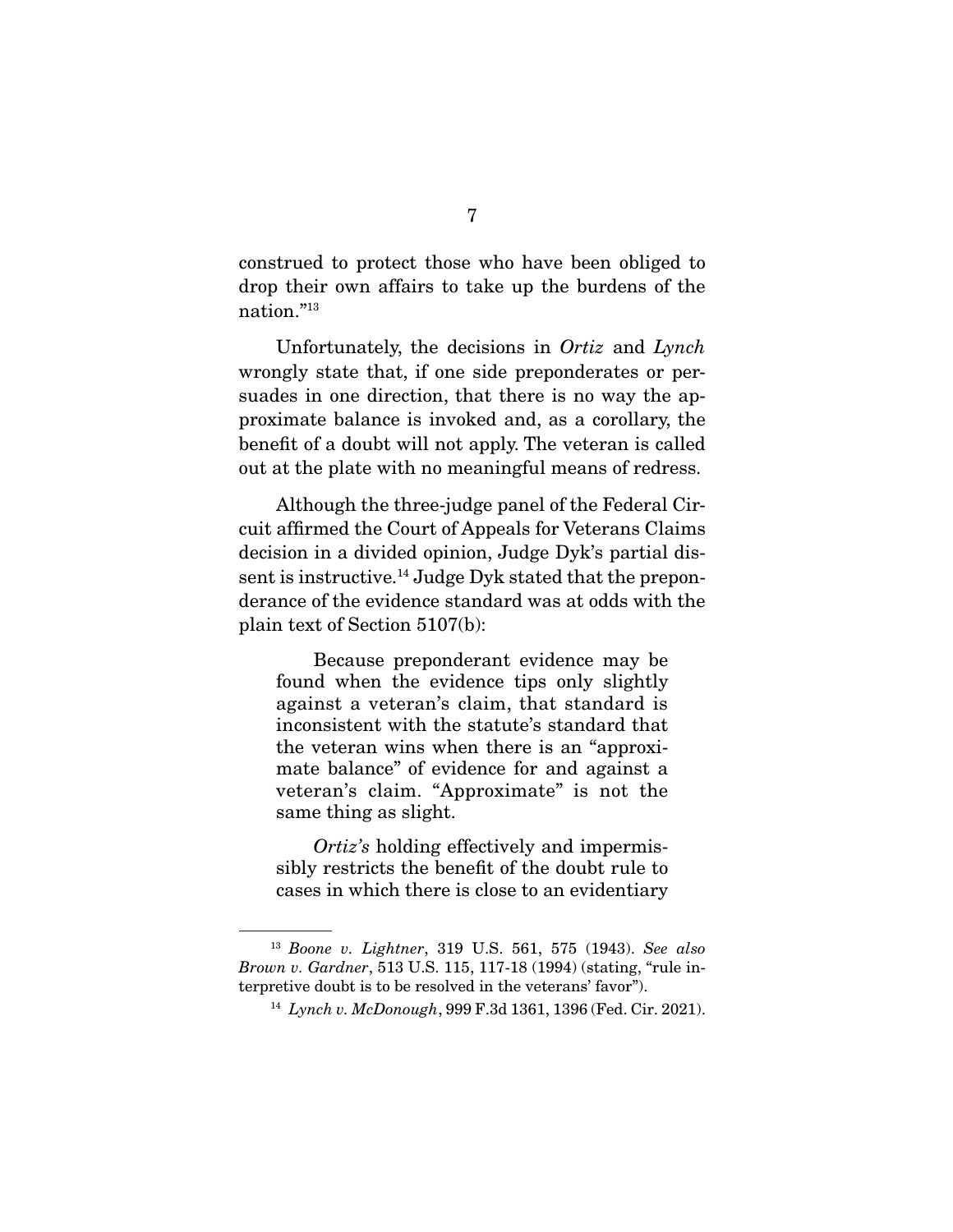tie, a proposition that the majority agrees would be contrary to the "approximate balance" language of the statute.15

 Further support from the dissent in the En Banc Decision from Judge Reyna, joined by Judges Newman and O'Malley, made it clear that Ortiz was incorrectly decided.16 They went on to criticize the majority's newly coined persuasive evidence standard as the equivalent of the preponderance of the evidence standard:

 The preponderance of evidence standard in Ortiz not only remains, but now girds the persuasive evidence standard. Not only is the persuasive evidence standard, like the preponderance rule, not contemplated by the statute, but its analytical framework has as provenance the now-estranged Ortiz's preponderant evidence rule. The result is a far cry from the language contemplated by Congress.17

 The dissent goes on to explain how these "close cases" may evade review when the VA determines that the evidence "persuasively" forecloses a veteran's claim. The VA can make its determination without explaining that the case was in fact a close call and that

 $15$  *Id.* 

<sup>16</sup> Lynch, 21 F.4th at 782 (Fed. Cir. 2021).

 $17$  *Id.* at 783.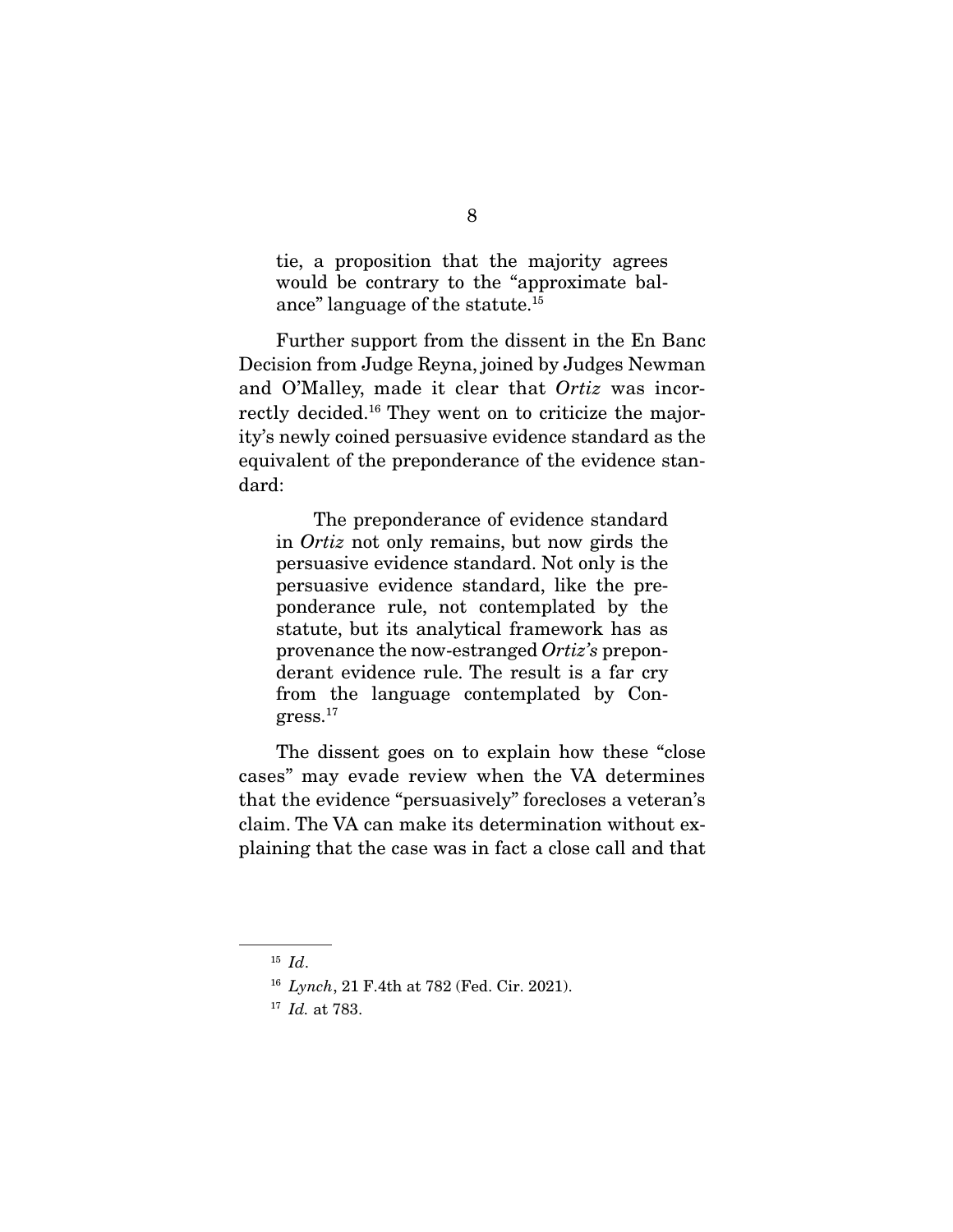this outcome will disincentivize the agency from fulfilling its duty to provide an adequate record.18

 The Federal Circuit has recognized that there is a need for clarification of the proper standard for how and when a veteran's claim can be denied under 5107(b).19

 We look to this Court to clarify the errors in interpretation of the rules for the benefit of the doubt and approximate balance. A clear rule can help avoid needless appeals and help thousands of similarly situated veterans whose claims have been or will be denied using the erroneous rulings in Ortiz and Lynch.

- **II. The Court's Interpretation in** *Ortiz* **and**  *Lynch* **Is Harmful to Veterans and Resonates with the Disabled Veterans of America slogan "Delay, Deny, Wait Till They Die"** 
	- **A. Veterans Subjected to Constant Delays in The Claims Process—In No Small Part Due to This Improper Statutory Interpretation—Are at an Increased Risk of Suicide**

 By applying the Ortiz precedent, the Department of Veterans Affairs ("VA") and the U.S. Court of Appeals for Veterans Claims ("CAVC") use a single, subjective snapshot for "close calls" that force veterans to endure long claims and appeals processes, further burdening

 $18$  *Id.* 

<sup>19</sup> Id.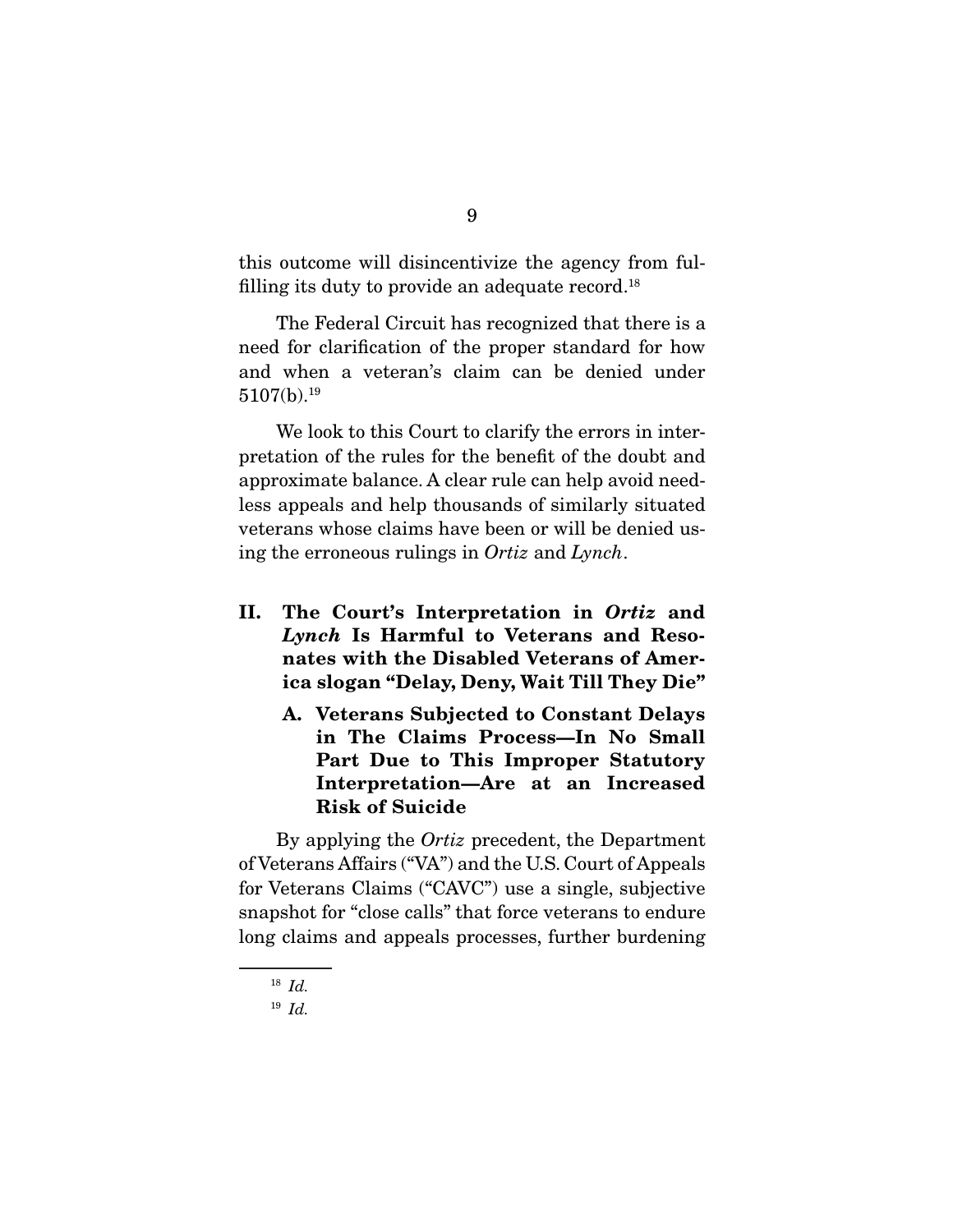an overtaxed system and raising the risk of suicide among veterans.20

 The VA is intended to act as a neutral arbitrator that applies rules and regulations liberally to assist veterans in accessing benefits.21 However, due to the nature of VA claims, the evidentiary scales are continuously in flux with uncertainty and subjective judgments. Instead of giving the benefit of the doubt to the veteran, the Ortiz and Lynch precedents continue to provide erroneous guidance on the measure of the evidentiary standard required.22,23 Applying these interpretations leads to continuous errors that are then appealed, adding to the delay of the administrative state and VA backlog.<sup>24</sup>

 The claims impacted by the improper evidentiary standard include pain and psychological conditions such as PTSD, anxiety, and depression.<sup>25</sup> In prolonging the access to benefits for mental health disabilities and requiring veterans to relive trauma for an accurate evaluation of these conditions, the VA disability claims

<sup>20</sup> Ortiz, 274 F.3d at 1361 (Fed. Cir. 2001).

<sup>21</sup> See 38 C.F.R. § 21.1032; 38 U.S.C. § 5103A (Congress requiring the VA to assist Veterans in the claims process).

<sup>&</sup>lt;sup>22</sup> Ortiz, 274 F.3d at 1361 (Fed. Cir. 2001);  $L$ *ynch*, 999 F.3d at 1305 (Fed. Cir. 2021).

<sup>&</sup>lt;sup>23</sup> See Stacey-Rae Simcox, Thirty Years of Veterans Law: Welcome to the Wild West, 67 U. Kan. L. Rev. 513, 526-27 (2019) (finding approximately 60% of cases overturned with judicial review due to unreasonable board decisions).

 $24$  Simcox, *supra* note 4.

 $^{25}$  *Id.*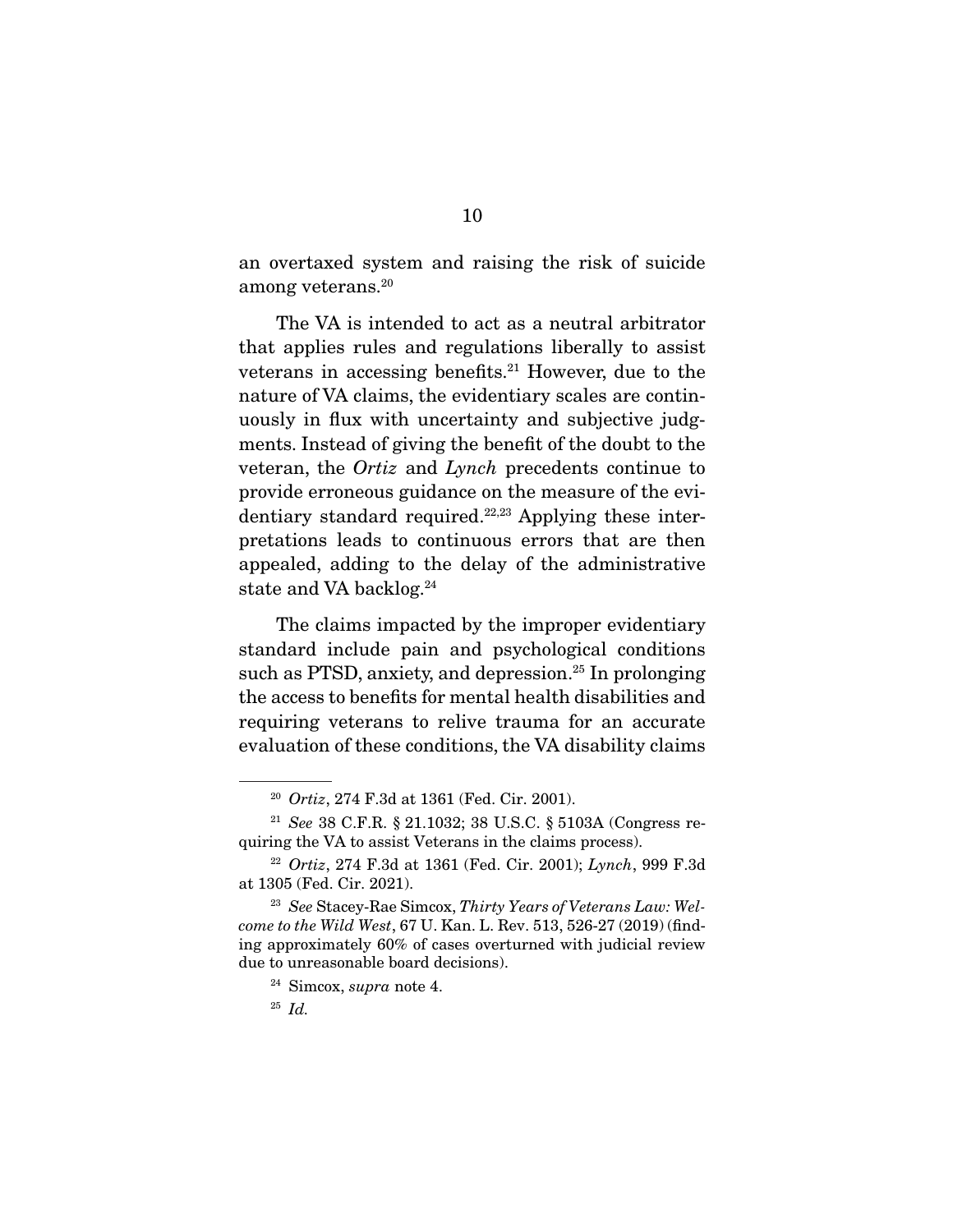system increases the risk of suicide for veterans by exacerbating symptoms through retraumatization and causing further stress within what is intended to be a pro-veteran system.26

> **1. Uncertainty prevails with veteran disability claims, especially for mental health disorders, such that the application of** *Ortiz* **and** *Lynch* **conflicts with Congress's intent for processing claims.**

 Congress included a benefit of the doubt rule to allow close calls to be processed in favor of the veteran.<sup>27</sup> The burden-shifting in the initial claim process starts with the Veteran's burden of providing evidence to support a possible claim.28 This burden then shifts to the VA as a burden of persuasion to disprove the claim according to the established rating schedule and guidelines. For a claim to be denied, the evidence must weigh against the Veteran in a way that is outside the approximate balance.<sup>29</sup> When there is uncertainty due to failings of the rating schedules and medical

<sup>&</sup>lt;sup>26</sup> Maureen Murdoch et al., *Long-term Outcomes of Disability* Benefits in US Veterans with Posttraumatic Stress Disorder, 68 Arch Gen Psychiatry 1072 (2011) (discussing the long-term outcomes of VA disability benefits for Veterans with PTSD).

<sup>27</sup> 38 U.S.C. § 5107.

 $28$  *Id.* 

<sup>29</sup> See Lynch, 999 F.3d 1391 (Fed. Cir. 2021).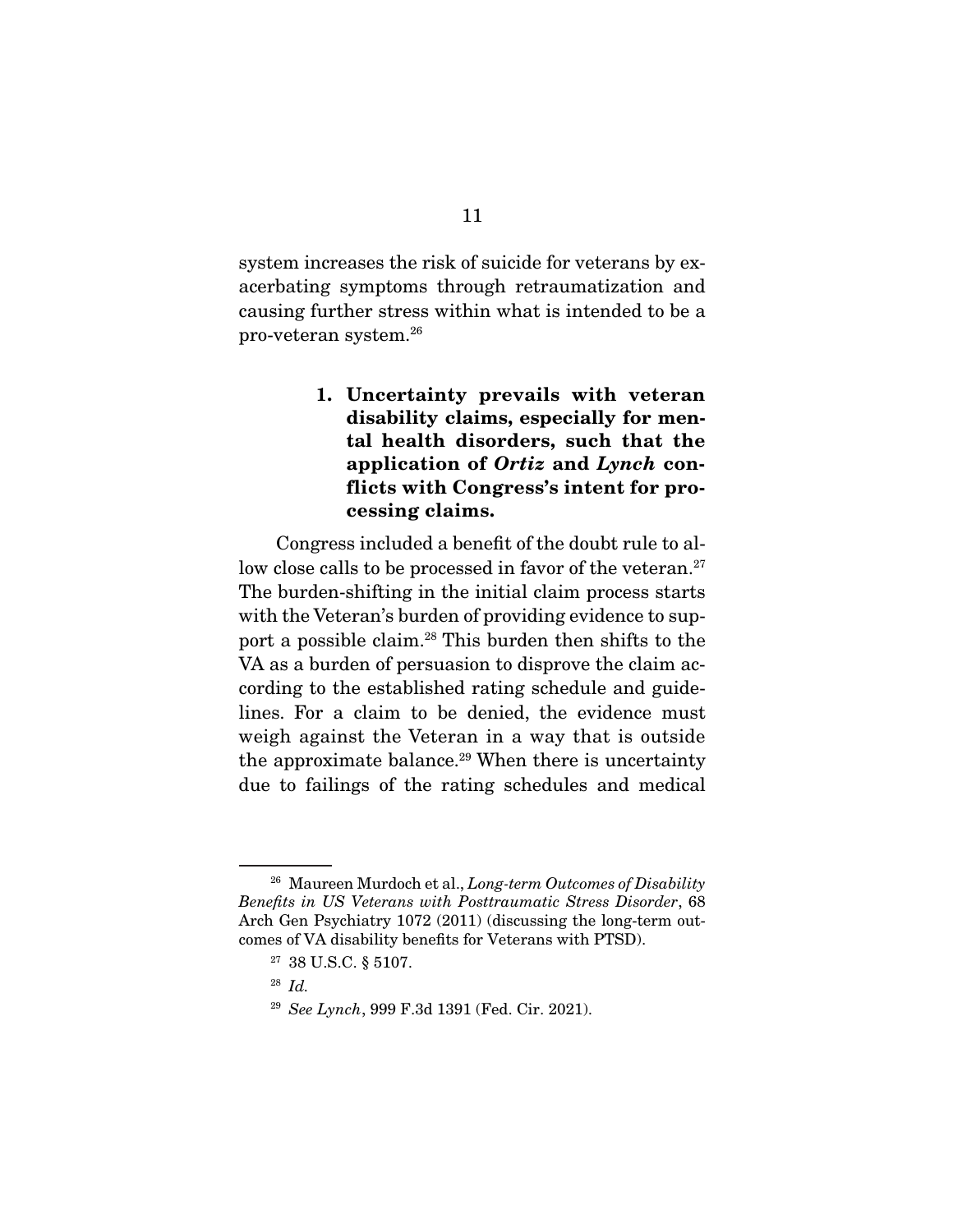evaluations, Congress intended the ambiguity to be resolved in favor of the Veteran.

 The VA disability system includes a complex rating schedule that requires examiners to assign a percentage of disability based on the medical diagnosis, objective medical data, qualitative reports, and subjective judgment on the effect the disability has on the veteran.30 While the rating system is viewed as a comprehensive tool for evaluating physical disabilities, the rating system for psychological disabilities, including Mr. Lynch's PTSD, is based on a "general rating formula for mental disorders" as a versatile measure.<sup>31</sup> Therefore, uncertainty prevails when assigning a quantitative measure of effect to a qualitative issue, which is then further clouded by the subjective nature of VA disability claims.

 This is not to say that there is no quantitative data for assessing pain or mental health disorders. Qualitative assessments for mental health can include the number of medications, dosage, incidents of selfmedication, number of clinic visits, frequency of visits, episodic social interactions history, occurrence of panic

<sup>30</sup> See Saunders v. Wilkie, 886 F.3d 1356 (Fed. Cir. 2018) (holding pain without an accompanying medical diagnosis can be a functional impairment to qualify for disability benefits, remanding to the Board for factual findings under the correct legal standard).

 $31$  *Mauerhan v. Principi*, 16 Vet. App. 436, 443 (U.S. 2002) (applying Chevron deference to the Secretary's rule allowing for symptoms outside the DSM-IV diagnostic criteria to be considered for mental health disability ratings).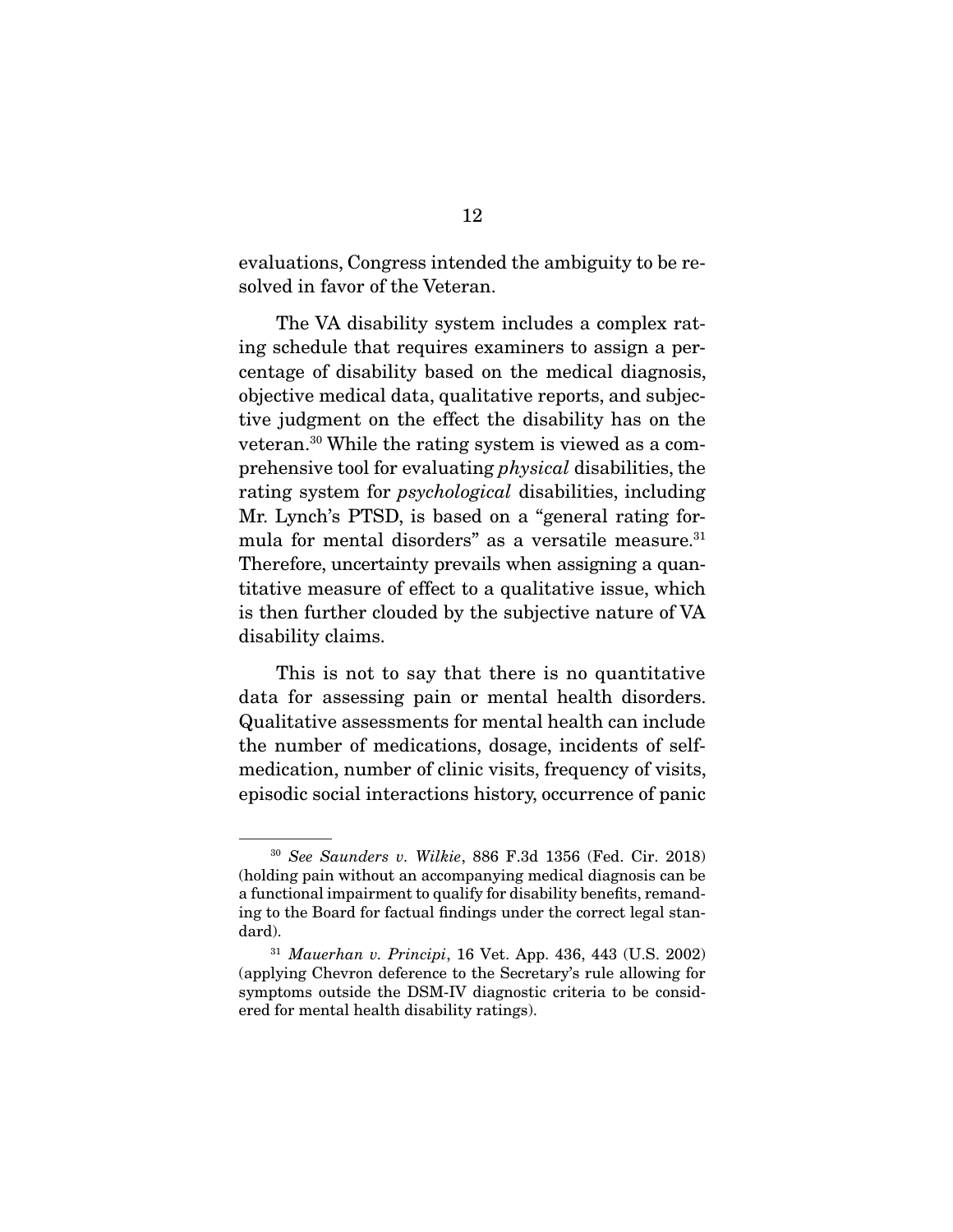attacks, flashbacks, or catatonia. Pain or the effect of physical disabilities may also use similar metrics. However, to obtain this data requires the veteran to seek treatment for the mental or physical condition and to have access to health care. In some instances, a veteran may not seek health care, even when available through the VA, due to the veteran being homeless, lacking transportation, due to the Warrior's Ethos or feelings of shame, all of which may prevent meaningful access to healthcare.32 Absence of such medical evidence, the VA examiner will have to rely on the claimant's self-reported anecdotal evidence in lieu of the examiner's own knowledge.

 Due to the difficulty in providing quantitative medical evidence for how pain and psychological symptoms affect daily life, a diagnosis of a mental health disorder may come with conflicting evidence that creates incertitude and the close calls anticipated by Congress within the statute. In practice, the Ortiz or Lynch interpretation of "approximate balance" takes the close calls and allows for that small window of balance to shrink to "50% and a mere peppercorn" against the veteran. An already difficult and complex claims process is simplified into a single number and invalidates the veteran's experience by taking the close call and calling it an out.

<sup>&</sup>lt;sup>32</sup> There are approximately 37,352 Veterans that are currently homeless and have limited access to regular health care or clinic visits. Dep't Hous. & Urban Dev., 2020 Annual Homeless Assessment Report to Congress 52 (2021).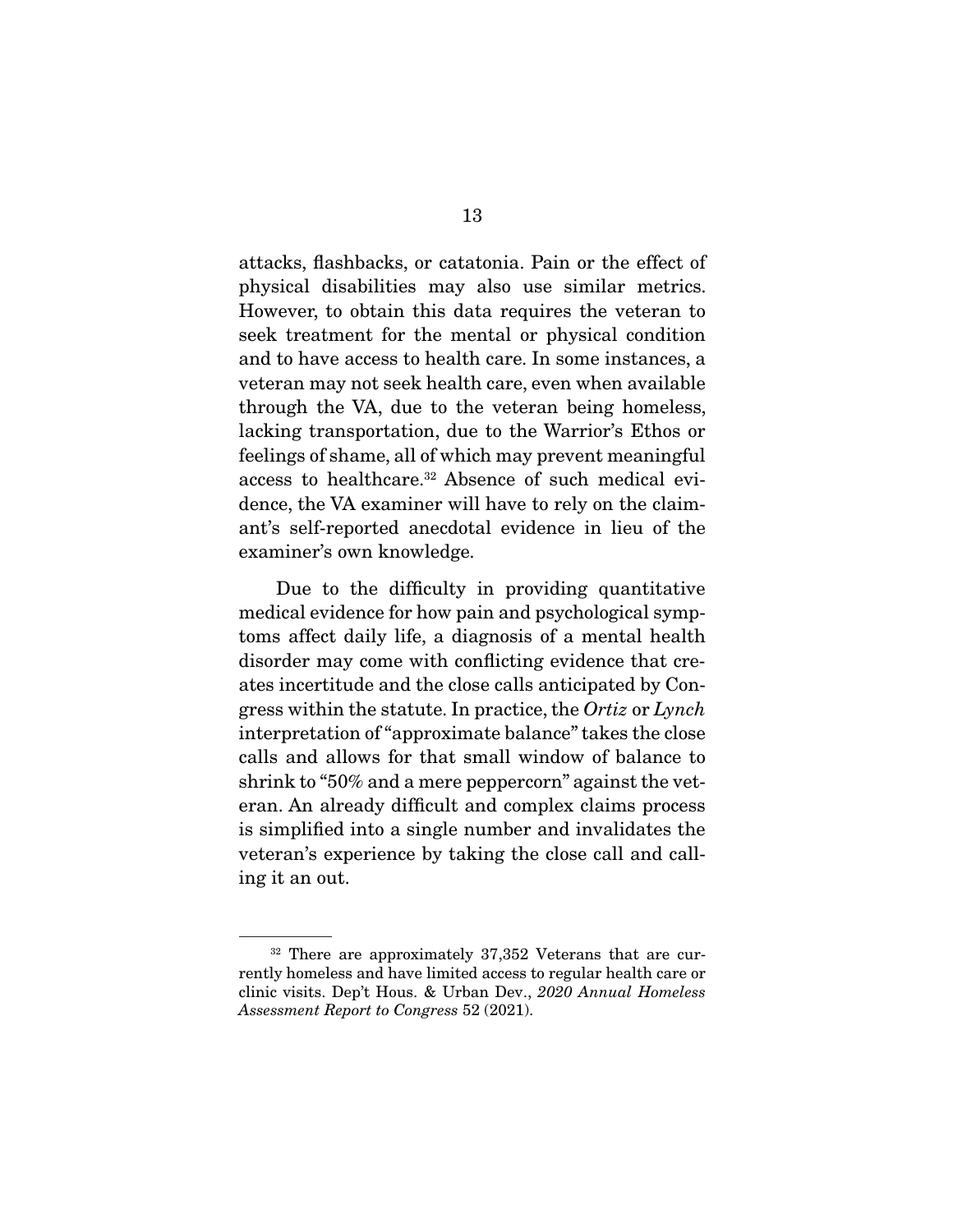### **2. The time spent adjudicating and processing claim appeals that fail under the** *Ortiz* **standard unnecessarily adds to a backlogged VA system.**

 The purpose of VA claims system is to ensure veterans can access the benefits of their military service and that the application of rules and regulations has met the minimum requirements.33 However, the VA has a backlog of claims and appeals, creating a long wait for veterans to access disability benefits.<sup>34</sup> In addition, the VA appeals process is lengthy and does not function as a quality control measure.<sup>35</sup> The claims that fall within the approximate balance of evidence should be approved but are denied under the Ortiz and Lynch precedents and must be appealed for a chance at a correction that cannot come.

 The unique role of the VA is to serve and assist veterans in the claims process.<sup>36</sup> The VA is meant to

<sup>33</sup> Veteran's Judicial Review Act, 102 Stat. 4105 (1988) (codified as amended at 38 U.S.C. §§ 1-1602).

<sup>34</sup> U.S. Dep't of Veterans Affairs, Bd. of Veterans' Appeals, Annual Report: Fiscal Year 2018, 25 (2018).

<sup>35</sup> Why Are Veterans Waiting Years on Appeal?: A Review of the Post-Decision Process for Appealed Veterans' Disability Benefits Claims: Hearing before the Subcomm. on Disability Assistance and Mem'l Affairs of the Comm. on Veterans' Affairs, 113th Cong. 22 (2013) (statement of Laura H. Eskenazi, Executive-in-Charge of the Board of Veterans' Appeals, "[t]he adequacy of medical examinations and opinions, such as those with incomplete findings or supporting rationale for an opinion, has remained one of the most frequent reasons for remand.").

<sup>36</sup> 38 U.S.C. § 5103A (creating a duty for the VA to assist claimants).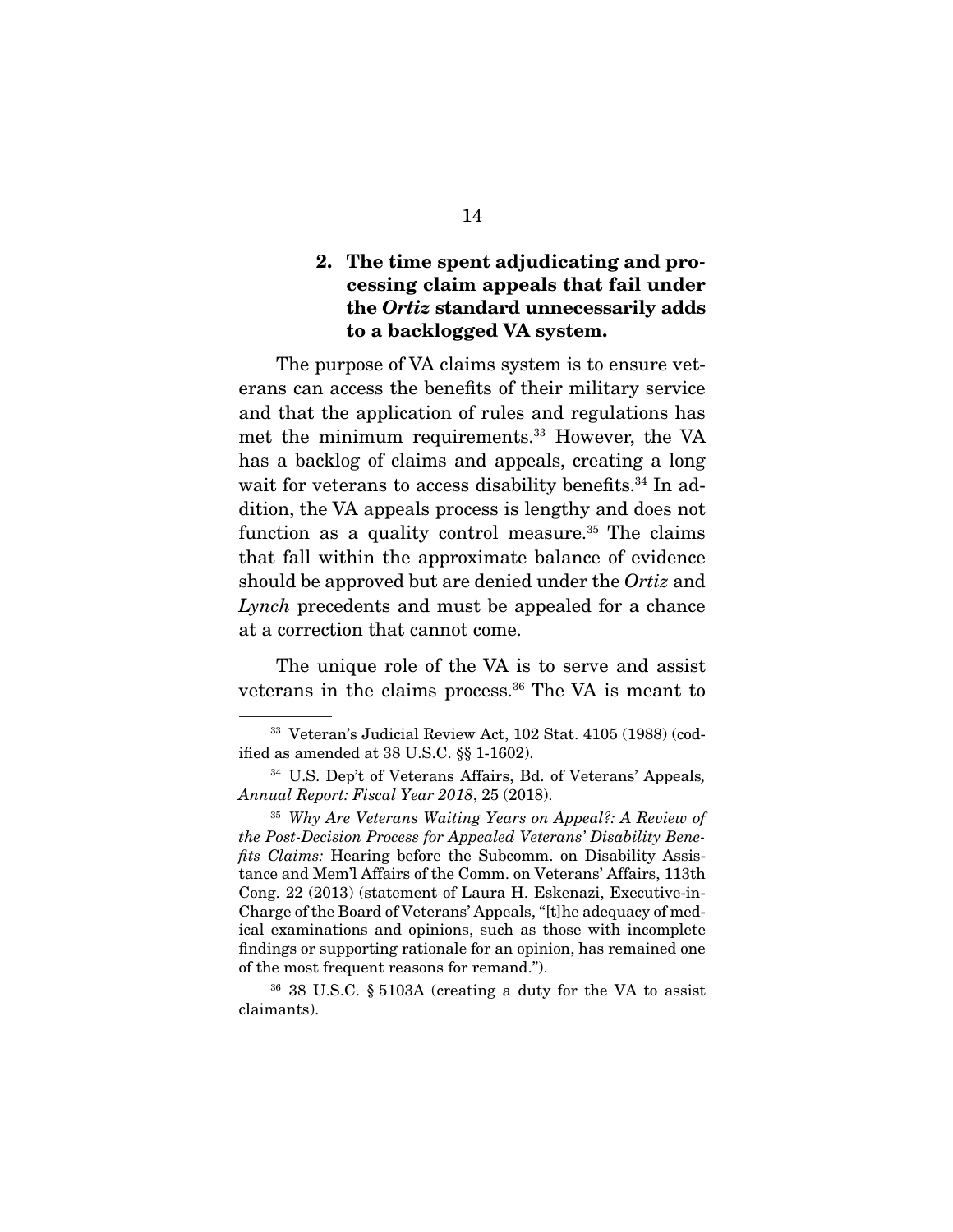provide an "informal" and "non-adversarial" process for a "special class of citizens" because of their service and sacrifice.37,38 The VA appeals system and the CAVC do not guarantee a judicial review, and therefore can only supply the most basic check on the quality of decision-making by VA examiners and adjudicators. With Ortiz and Lynch, for claims that were in approximate balance, but the evidence appeared to persuade even slightly in the wrong direction, a veteran would need to appeal for a chance for the benefit of the doubt rule to apply. Even then, the claimant can only succeed if the appeals board applies a different standard or CAVC believes there was an egregious error.<sup>39</sup>

 The current wait time for a veteran's medical appeal to be resolved is approximately seven years.40 In the aftermath of the Lynch decision in December 2021, the preponderance of the evidence has continued to be

 $37$  See Henderson v. Shinseki, 562 U.S. 428, 431 (2011) (quoting Walters v. Nat'l Ass'n of Radiation Survivors, 473 U.S. 305, 311 (1985), "The VA's adjudicatory process is designed to function throughout with a high degree of informality and solicitude for the claimant."); Veterans for Common Sense v. Shinseki, 678 F.3d 1013, 1036 (9th Cir. 2012) (citing Walters, 473 U.S. at 323-24) ("We emphasize, as the district court did, that Congress purposefully designed a non-adversarial system of benefits administration. . . .).

<sup>38</sup> Barrett v. Nicholson, 466 F.3d 1038, 1044 (Fed. Cir. 2006).

 $39\,$  38 U.S.C. § 7261(a)(4) (standard of review for material issue of fact is "clearly erroneous").

 $40$  Manage a Legacy VA Appeal, Dep't of Vet. Aff. (last updated March 26, 2021) https://www.va.gov/decision-reviews/legacyappeals/ [https://perma.cc/7Z7Z-3VHS]. See also Annual Report, supra note 26.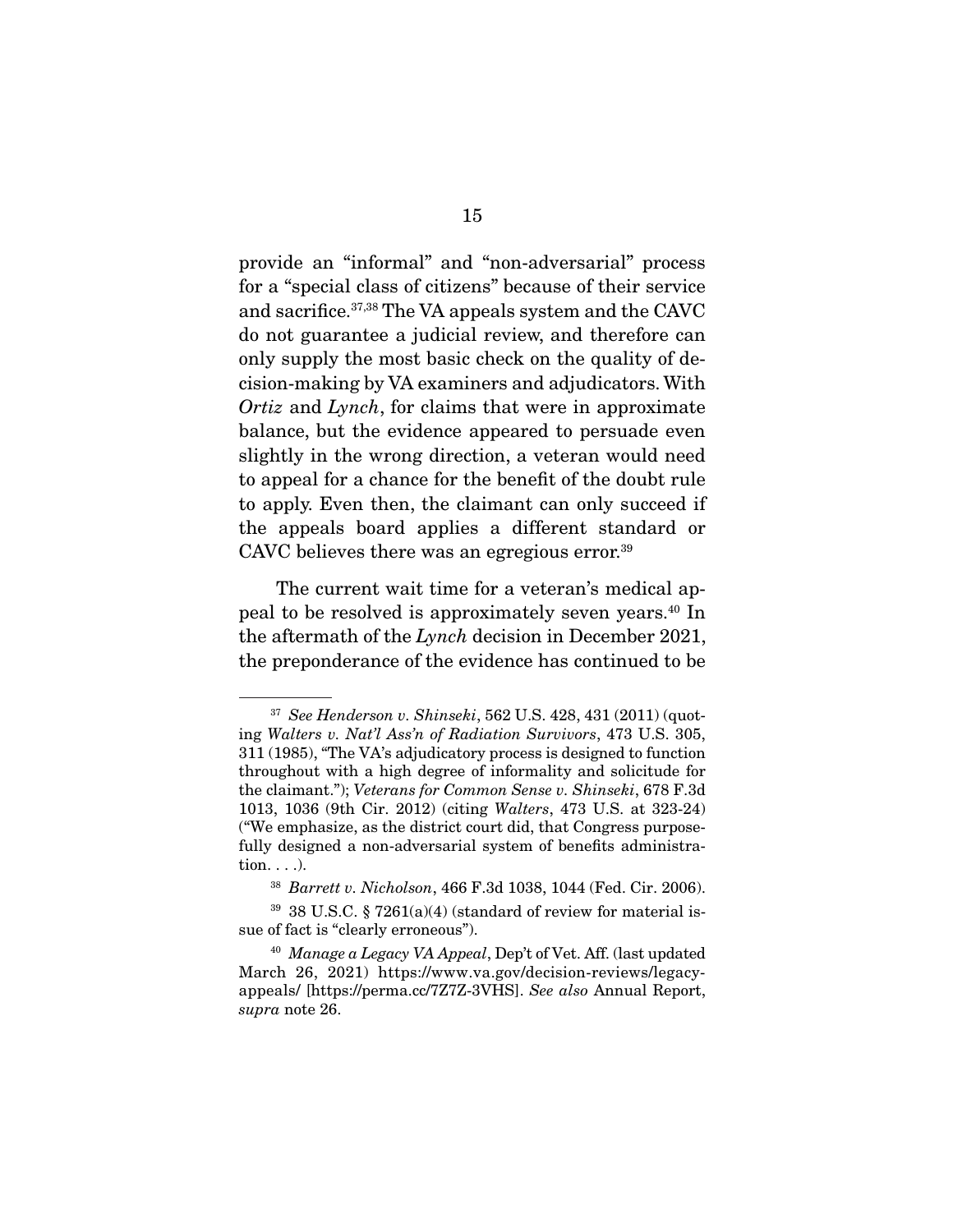interpreted as the evidentiary standard and as a synonym for approximate balance and nearly equal.<sup>41</sup> Since Ortiz was decided in 2001, the benefit of the doubt rule can derail a disability claim at every step because of the improper statutory interpretation permeating the fact-finding process.<sup>42</sup>

### **3. The burden of** *Ortiz's* **improper evidentiary standard has a disparate impact on vulnerable veterans and increases the risk of suicide.**

Ortiz allows for the subjective nature of the evaluation process to make or break an approval for a claim. Unfortunately, the subjective evidence and judgment used to evaluate pain and psychological disabilities leave the veteran to the whims of the unchecked examiners and evaluators. This introduces issues of personal bias and discrimination that cannot be undone through the appeal process unless the decision was clearly erroneous. By delaying and denying veterans disability benefits that they have rightly earned, the VA raises the risk of suicide for the veterans they are meant to serve.

 $41$  Sansbury v. McDonough, No. 20-8639, 2022 U.S. Vet. App. Claims LEXIS 545, at \*32 (Vet. App. Apr. 11, 2022) (finding a preponderance of the evidence against the Veteran even though the evidence" has most nearly approximated" the criteria).

 $42$  See Simcox, supra note 4 (noting the evidentiary standard" serve[s] as the factual predicates a veteran may need to establish in order to prevail on the ultimate disability claim questions").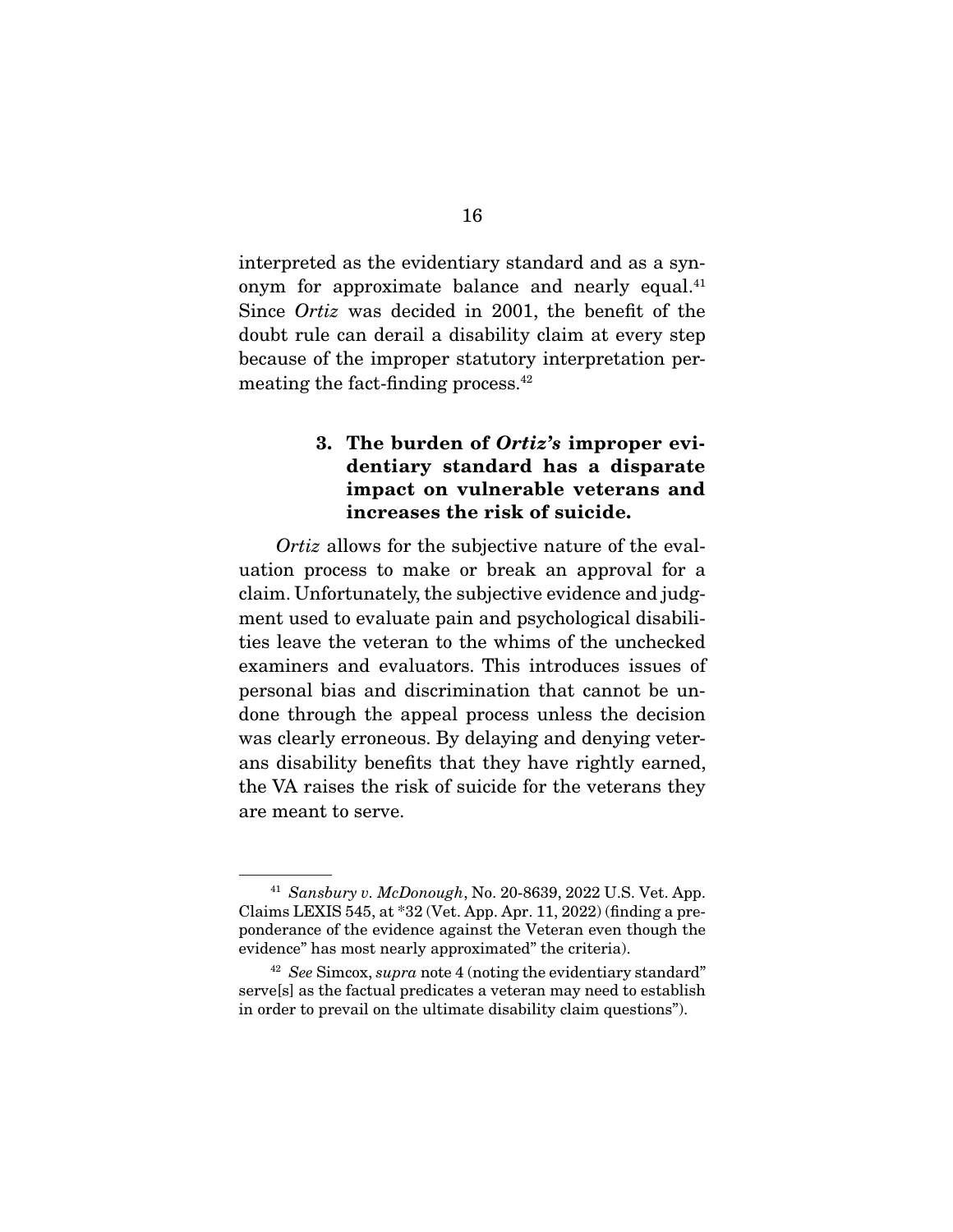Discrimination is an unfortunate reality of American society. Veterans that do not fit within the masculine, able-bodied, heteronormative, and light-complected vision of the American G.I. are more likely to face discrimination in the military and as veterans.43 The same bias and discrimination that occurs in society at large and among the ranks can affect the VA claims process.44 The incident rate for military sexual assault and harassment continues to be a problem disproportionately affecting women serving in the military.45 Additionally, the service-connected disabilities that are related to discrimination and military sexual trauma have a disparate impact on veterans of color, women, and LGBTQ veterans. These disabilities are then subjected to further bias in the VA claims system because of the subjective nature of the process.

 The VA's annual report shows a steady rise in the rate of veterans dying by suicide.<sup>46</sup> According to the most recent data, approximately 17.2 veterans die by

<sup>43</sup> U.S. Dep't of Def., Notification and Federal Employee Antidiscrimination and Retaliation Act (No FEAR Act Report) (2019).

<sup>&</sup>lt;sup>44</sup> Gov't Accountability Off., GAO-20-83, VA Health Care: Opportunities Exist for VA to Better Identify and Address Racial and Ethnic Disparities (2019) (finding health disparities and outcomes in the VA according to race, ethnicity, and gender).

<sup>45</sup> U.S. Dep't of Def., Sexual Assault Prevention and Response Office, Annual Report on Sexual Assault in the Military (2013).

<sup>&</sup>lt;sup>46</sup> U.S. Dep't of Veterans Affairs, 2021 National Veteran and Suicide Prevention, Annual Report 25 (2022).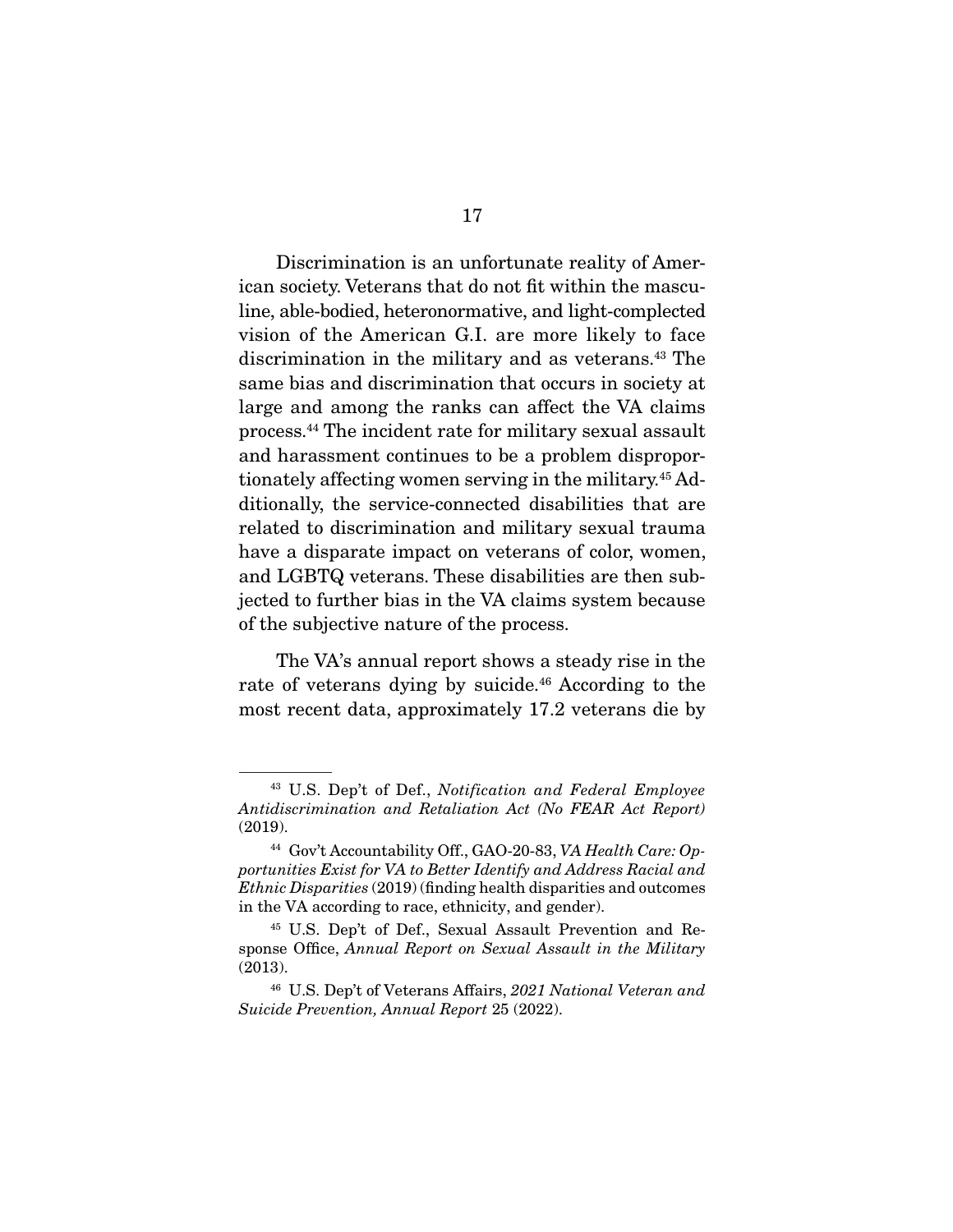suicide each day.<sup>47</sup> The emotional, psychological, and physical trauma servicemembers experience in the military often leads to PTSD, anxiety, and depression.<sup>48</sup> Furthermore, the delay and denial of VA disability claims directly correlate to an increased risk of poverty and homelessness.49 The combined risk of suicide that comes with psychological disorders, issues with emotional self-regulation, and a lack of stability due to poverty, homelessness, and issues navigating the VA system, means the improper statutory interpretation in Ortiz has serious consequences for a vulnerable group of people. The veteran suicide rate is directly affected by the improper statutory interpretation of Ortiz and Lynch.

 Uncertainty is inherent in veteran disability claims due to the subjective and qualitive nature for a quantitative disability rating. By strictly applying a higher evidentiary burden to veterans than what Congress intended, Ortiz has the effect of necessitating appeals that further burden the overtaxed VA system. Furthermore, the subjective nature of disability claim evaluation leaves room for bias that can affect the balance of the evidence.

 The use of non-treating examiners results in the VA taking a "snapshot" of the veterans health on a given day and then applying that "snapshot" to the evidentiary scales to see if it is "more likely than not"

<sup>47</sup> Id.

<sup>48</sup> Murdoch, supra note 12, at 1078.

<sup>49</sup> Id.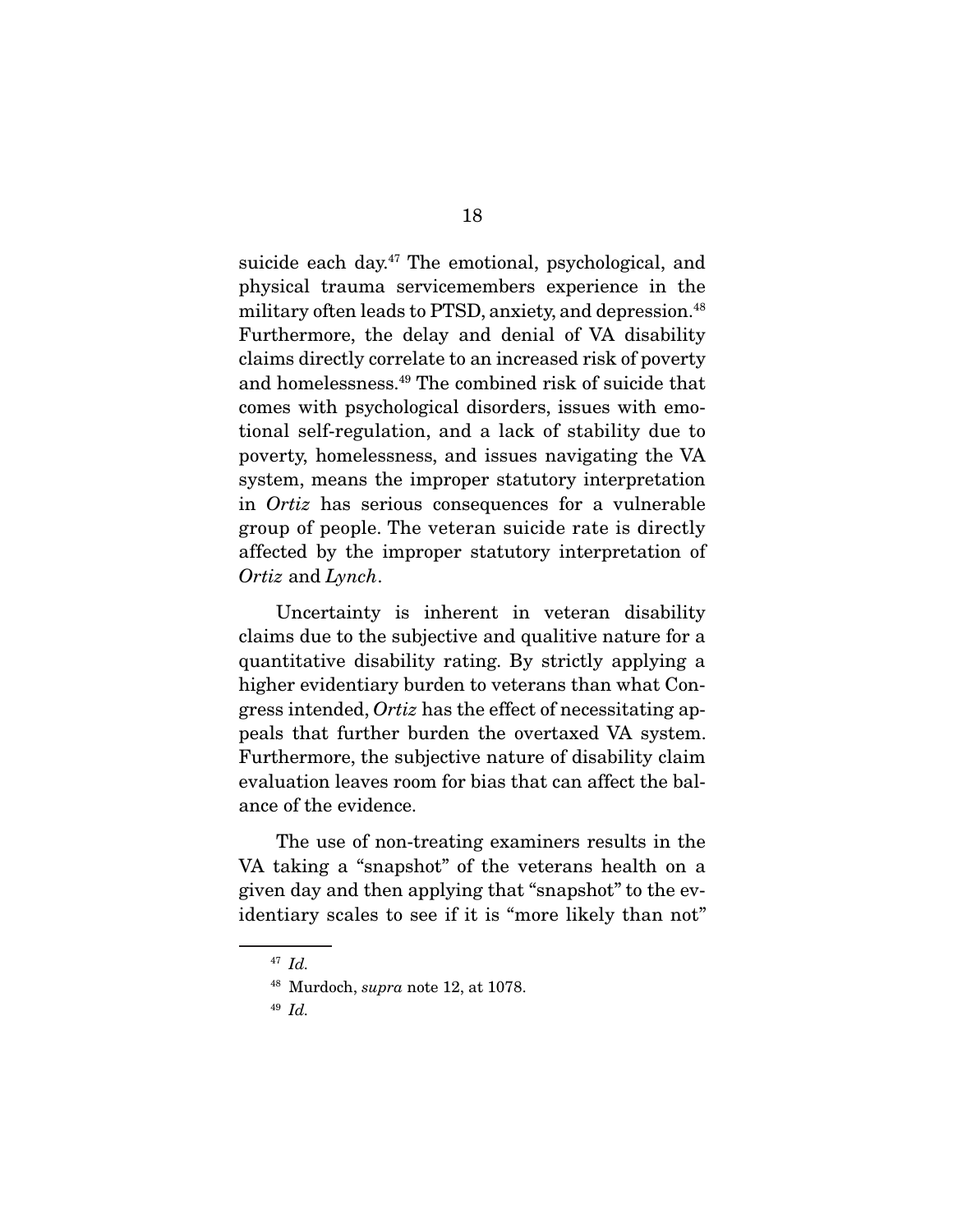that the evidence "preponderates" in one direction. However, the scales never stop moving due to the oscillation and subjective nature of pain, claimants effect, and the judgment of examiners.

 Accordingly, the approximate balance should be viewed as the constant movement of the scales when the evidence on both sides is so close that it makes it impossible to settle on an exact measurement. Congress was aware of the subjective nature of the medical evaluation process. Therefore, Congress intended for these wobbly, close calls to be settled in favor of the veteran.

- **III. Congress Did Not Intend for Veterans Claims to Take Place in An Adversarial System** 
	- **A. The Veterans' System was designed to be a Non-Adversarial System and the VA has the Duty to Assist the Veteran in Claim Development**

 In theory, the intention of Congress to place the veterans claims in a non-adversarial system sounds like an optimal solution. The veteran submits the claim, and the VA has the duty to assist them. The veteran does not, however, have the same rights as a claimant under the Social Security Administration ("SSA") system or the Workers' Compensation system. The veteran lacks the right to cross-examine the alleged experts whose opinions are being given more weight than the treating physician.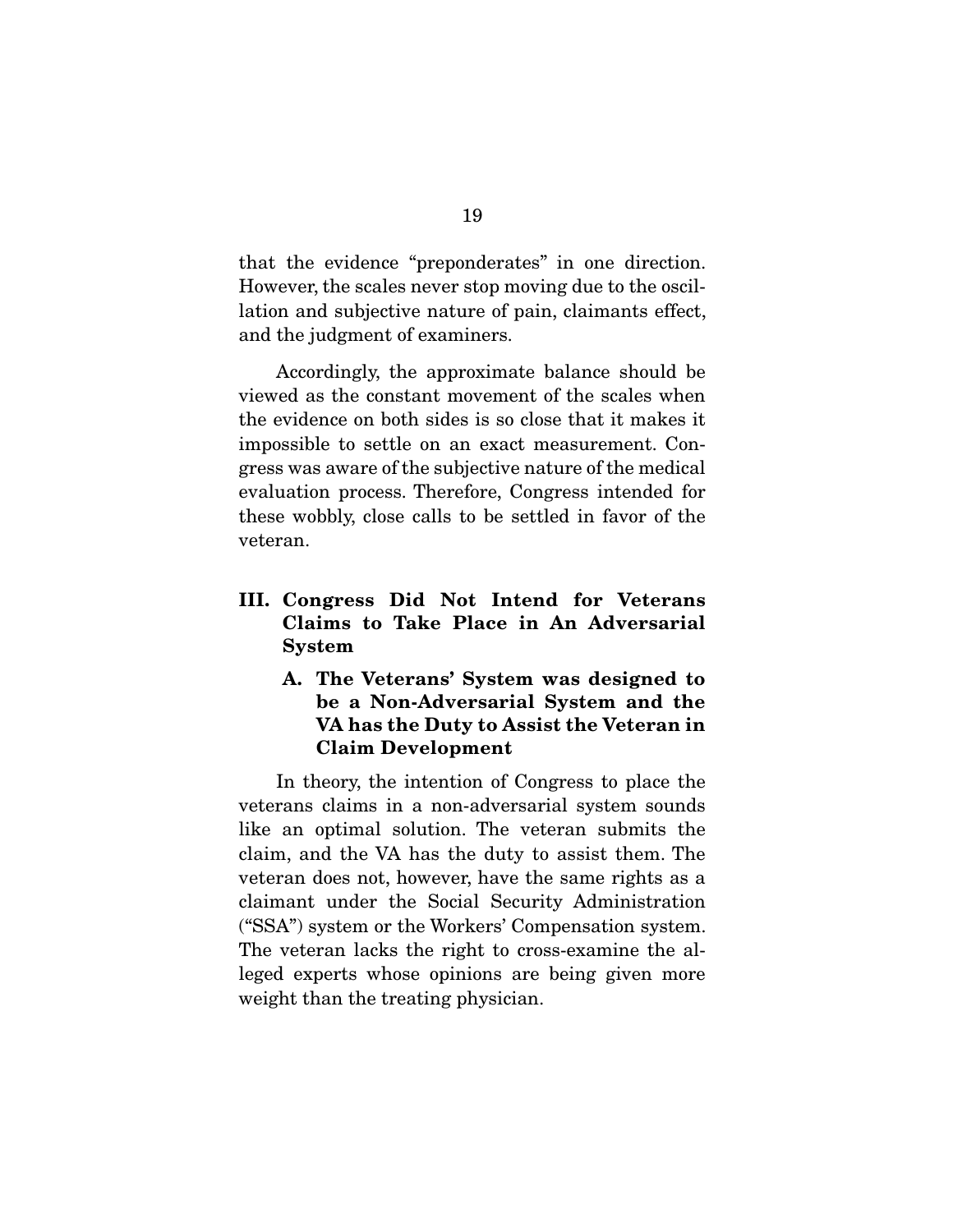In 2017, the SSA had a treating physician rule<sup>50</sup> whereby, in most instances, a treating physician's opinion was given controlling weight. While that provision changed in  $2017<sup>51</sup>$  the treating physician can still be given controlling weight in the overall evaluation of a claim.

 Our veterans deserve to have the same protections afforded SSA claimants under the APA's hearing provisions which give the claimants the opportunity to challenge an expert's competence and to cross-examine the creditability of expert witness during hearings. $52$ 

 If this were implemented, it could help offset the effects of the VA medical examiners having more weight given to them than a treating physician. The VA medical examiners see the veteran once and only get a snapshot of how the veteran was doing on a particular day. Adding the ability to question the examining physicians could help an untold number of veterans.

<sup>50</sup> 20 C.F.R. § 404.1527.

<sup>51</sup> 20 C.F.R. § 404.1520(c).

 $52$  Hugh B. McClean, Delay, Deny, Wait Till they Die: Balancing Veterans' Rights and Non-Adversarial Procedures in the VA Disability Benefits System, 72 SMU L. Rev. 277 (2019).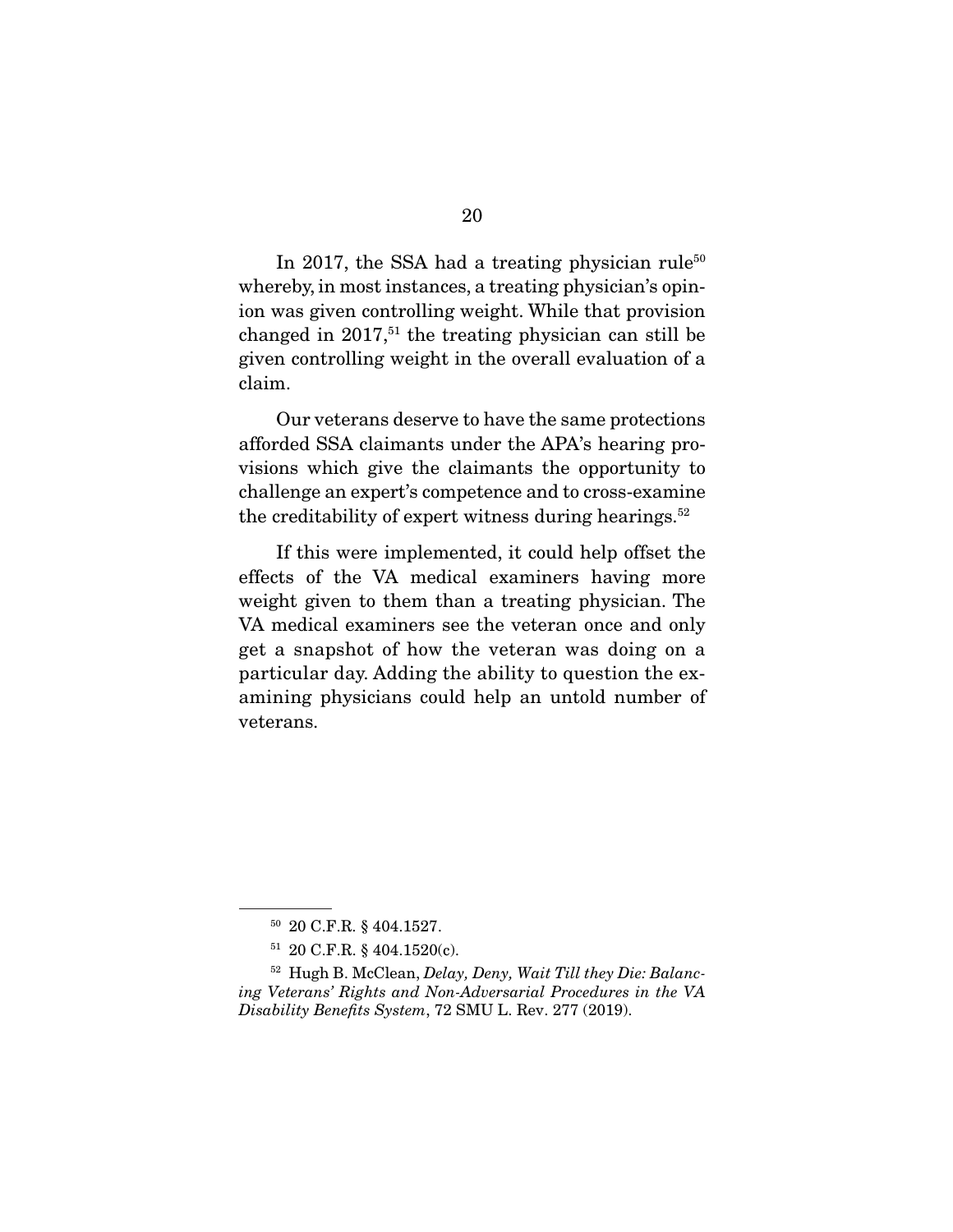### **IV. In** *Ortiz* **And** *Lynch* **the Court Failed to Account for The Military's Culture of Stigma Around Mental Health Conditions and Its Chilling Effect on Veterans**

 It is the bottom of the ninth inning and the pitcher is beginning to feel the strain on his arm. Does the pitcher give up? No. He grits his teeth and finishes the game. There are—after all—no ties in baseball.<sup>53</sup> This allegory should resonate with the majority of veterans, who also learned to never give up or let on that they were. Military service is not akin to sandlot baseball, it is the real deal, and the stakes can be life and death.

### **A. The Military Culture of Resilience Uniquely Affects Service Member Attitudes Around Reporting Mental Health and Other Medical Conditions Even Long After They Have Left the Service**

 The culture of the military is one of resilience to a fault where service members are expected to perform their duties without complaining and hide or minimize mental and physical illness and injury to remain combat-effective. One particular harm caused by the decision in *Ortiz*<sup>54</sup> and subsequently in *Lynch*<sup>55</sup> is that the court failed to account for the mental conditioning to which every military member is subjected in

<sup>53</sup> Official Playing Rules Committee, Official Baseball Rules § 7.01(b) (2021).

<sup>54</sup> Ortiz, 21 F.4th at 776.

<sup>55</sup> Lynch, 274 F.3d at 1361.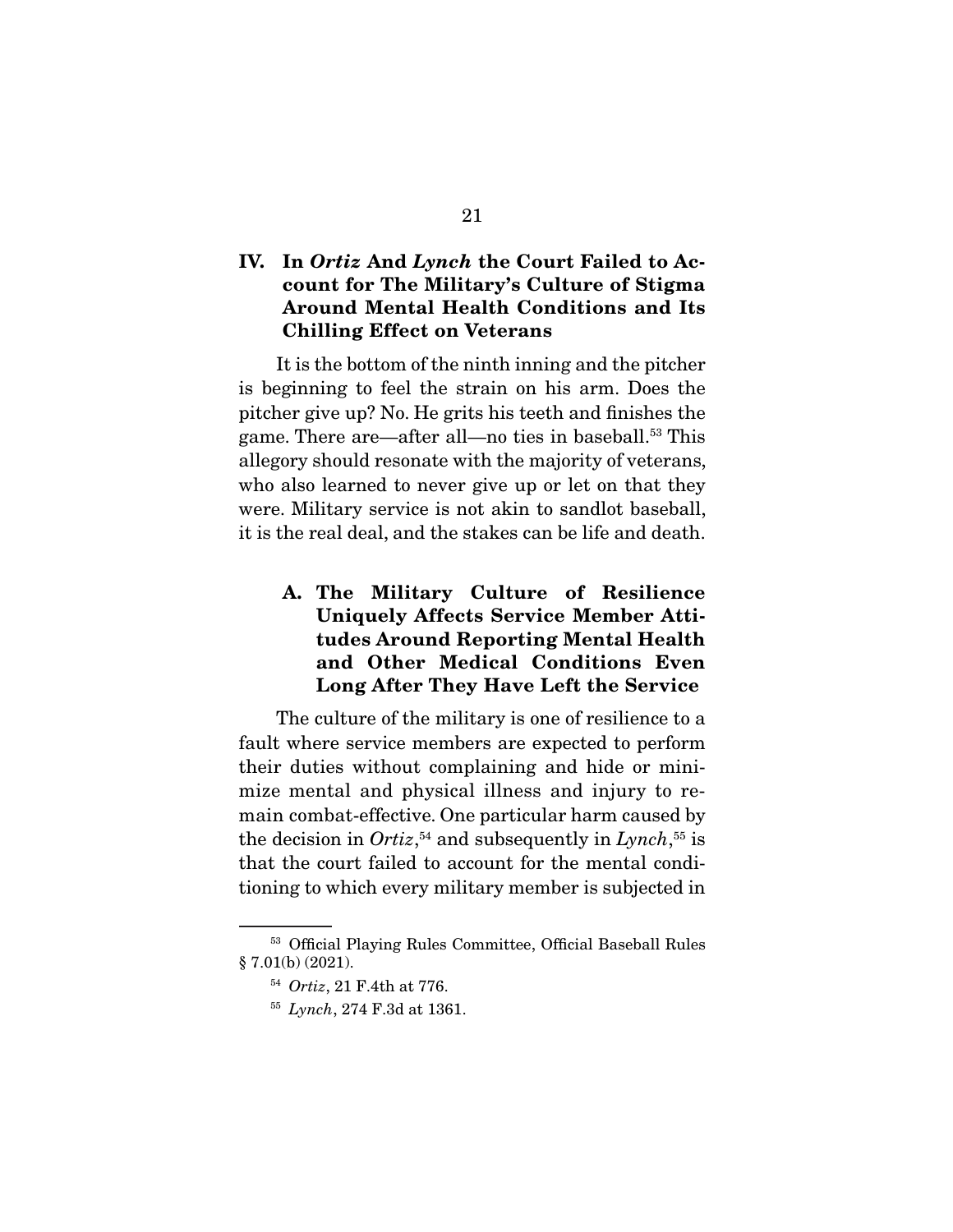the military service. One often hears expressions like "suck it up" or "embrace the suck" echoed on military movies.56 What many do not know is that these are legitimate expressions used daily across all branches of our military; these expressions extend to both mental and physical ailments that will often affect service members after their service obligation has ended and they have returned to civilian life.

 During their military service, the military culture is such that service members are taught—not explicitly, but rather by example—that reporting health conditions to a health professional may be detrimental to their career. For example, in 2018, the Pentagon announced that personnel who were considered non-deployable would be involuntarily separated from the service.<sup>57</sup> This included many service members with "mental-health concerns" such as PTSD and "physical injuries."58 The fear that reporting a health problem will lead to the end of their career likely follows many veterans into civilian life.

 Additionally, service members who report mental illness or physical injury to their command healthcare team often find themselves sidelined, prohibited from

 $56$  See, e.g., Austin Bay, Embrace the Suck: A Pocket Guide to Milspeak (Pamphleteer Press, 2007).

<sup>57</sup> Dan Lamothe, Pentagon Targets 'Non-Deployable' Troops for Removal in New Effort, The Washington Post (Feb. 15, 2018, 4:24 PM), https://www.washingtonpost.com/news/checkpoint/wp/ 2018/02/15/pentagon-targets-non-deployable-troops-for-removalin-new-effort/.

<sup>58</sup> Id.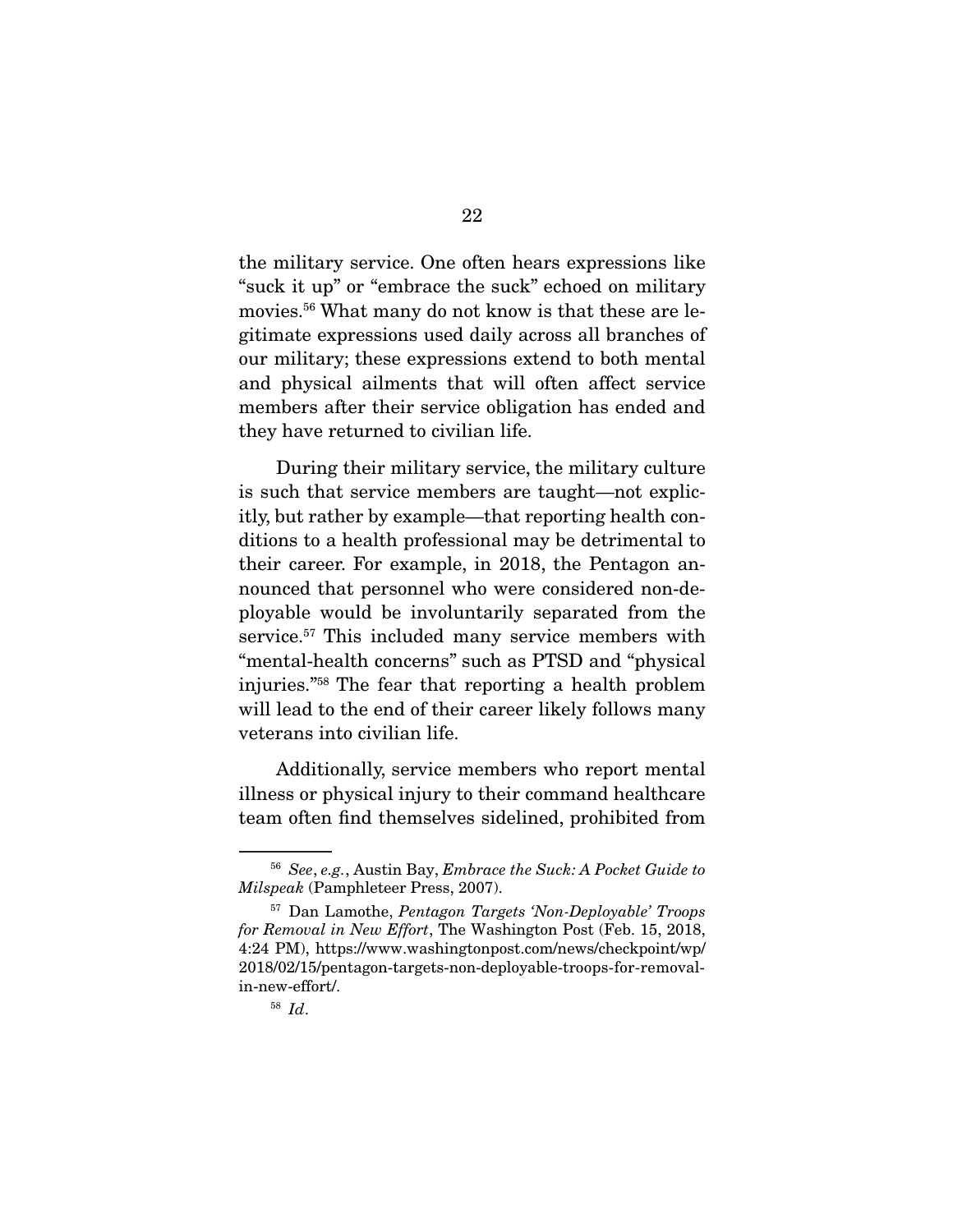performing different functions of their jobs such as carrying a weapon or performing physical activities. These restrictions will often lead to skill fade, poor evaluations, and ridicule by other members of the command who have similarly been conditioned to see mental illness and injury as a display of weakness.<sup>59</sup> Eventually, these restrictions may go so far as to result in an administrative separation or medical discharge. Sadly, these cultural norms continue into civilian life, leaving many veterans feeling undeserving of bene $fits.<sub>60</sub>$ 

 The VA is often seen as an extension of the military and, as such, veterans often feel uncomfortable sharing their story with a VA provider, and will often be much more forthcoming with a civilian provider. $61$ This is particularly noticeable in the handling of VA disability claims for Military Sexual Trauma (MST). The VA frequently denies claims for PTSD as a result of MST due to the evidentiary hurdle introduced by Ortiz and largely upheld by Lynch.

<sup>59</sup> See, e.g., Casey MacGregor & MarySue V. Heilemann, Deserving Veterans' Disability Compensation: A Qualitative Study of Veterans' Perceptions, Health & Social Work, May 2017, at e86, e91-e92.

 $60$  Id.

<sup>61</sup> See, e.g., Kaylee R. Gum, Comment, Military Sexual Trauma and Department of Veterans Affairs Disability Compensation for PTSD: Barriers, Evidentiary Burdens and Potential Remedies, 22 Wm. & Mary J. of Women & The Law 689, 704 (2016) (discussing how veteran victims of sexual assault face evidentiary and personal barriers to receiving compensation for service-connected MST-induced PTSD).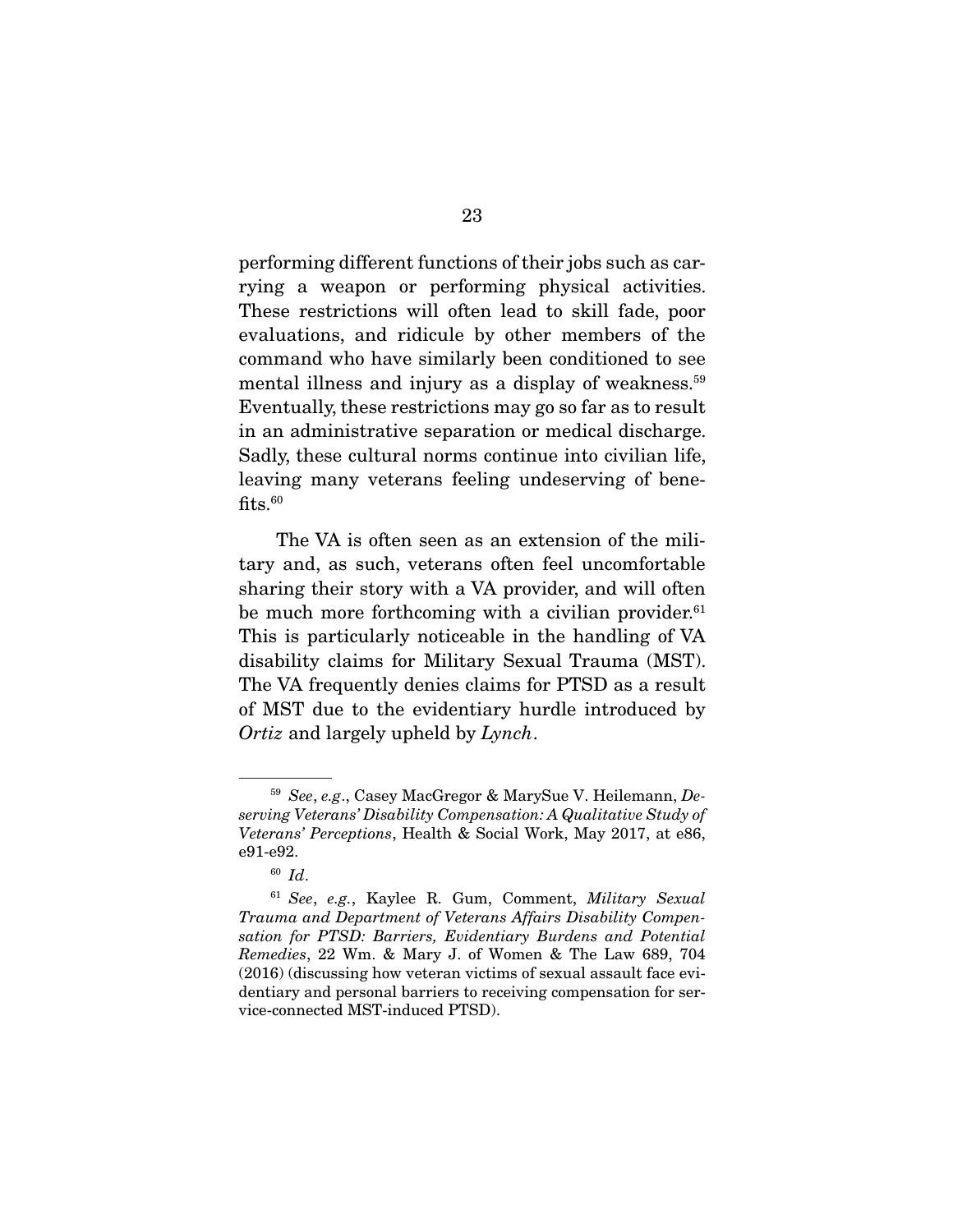### **B. Veterans Carry the Military Culture into Civilian Life and Understate the Severity of Their Conditions**

 Veterans leave the military fundamentally changed by the experience. A veteran does not leave years of training, conditioning, and indoctrination at the door when she leaves the service. Rather, veterans take that culture with them, and it influences their actions, or lack thereof, for life. It is no wonder, then, that veterans either understate the extent of—or altogether fail to report—their various illnesses, aches, and pains to the Department of Veterans Affairs. The following case studies are particularly illustrative of this premise:

#### **K. C.—Texas Army National Guard Veteran**

 K. C. was severely injured while serving in the National Guard. One surgery after another left K. C. debilitated and in constant pain and impacted her mobility. She also suffers from PTSD because of the sexual harassment and racial discrimination she faced during her military service. Moreover, she faced command reprisals and was branded a "troublemaker" for reporting the sexual harassment and racial discrimination to her command, causing her to associate reporting her circumstances with negative consequences. Despite her pain and suffering, she told the VA examiner "I'm fine," when asked how she was feeling.

 Because of her inclination toward understating her condition, K. C. was not granted the rating she was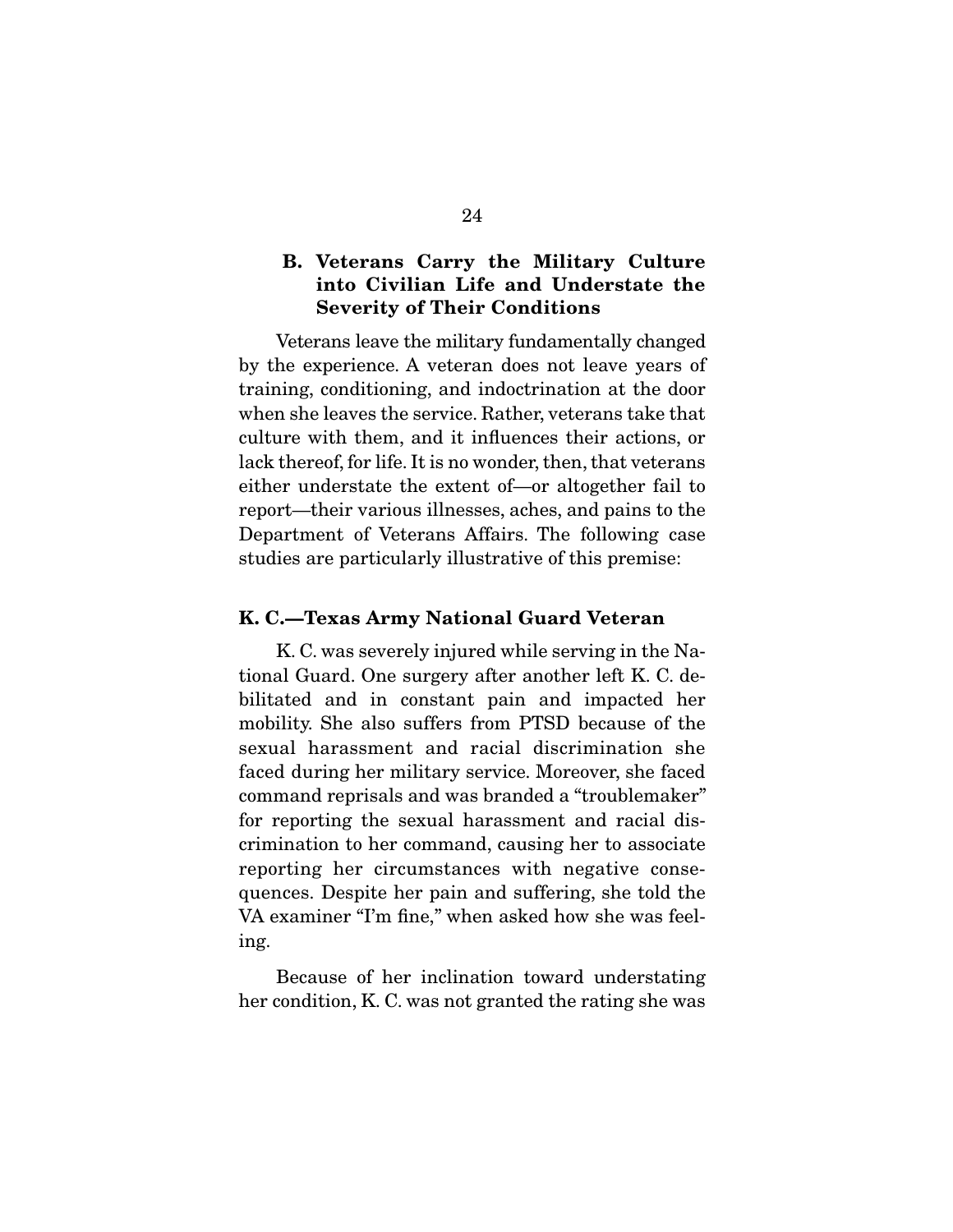truly entitled to despite clear medical evidence that she was more than likely suffering due to residuals of her military service. K. C. came to the Texas A&M Family and Veterans Advocacy Clinic for help with her disability compensation claim. Two years later, she is still waiting for her disability compensation to be increased commensurate to the life-altering disabilities she incurred because she followed the call to serve her country.

#### **C. G.—U.S. Marine Corps Veteran**

 Gulf War Veteran C. G. was exposed to the horrors of modern twentieth-century warfare while deployed in Operation Desert Storm. From 1994 to 2004, he suffered in silence as his crippling insomnia and night terrors interfered with his ability to work. Following a visit to the VA in 2004, he was misdiagnosed and prescribed a medication which made his symptoms worse. Due to his condition, C. G. lost his job and—shortly thereafter—became homeless.

 When asked why he suffered in silence for so long, and why he did not tell the VA about all of his PTSD symptoms, C. G. stated that he had always been told to "be a man," and "suck it up." He was ashamed of his mental health condition and saw it as a sign of weakness. He told VA personnel that there was "nothing wrong with [him]." As a result of his brave face and minimization of his mental health conditions, he was originally only granted a 70 percent disability rating.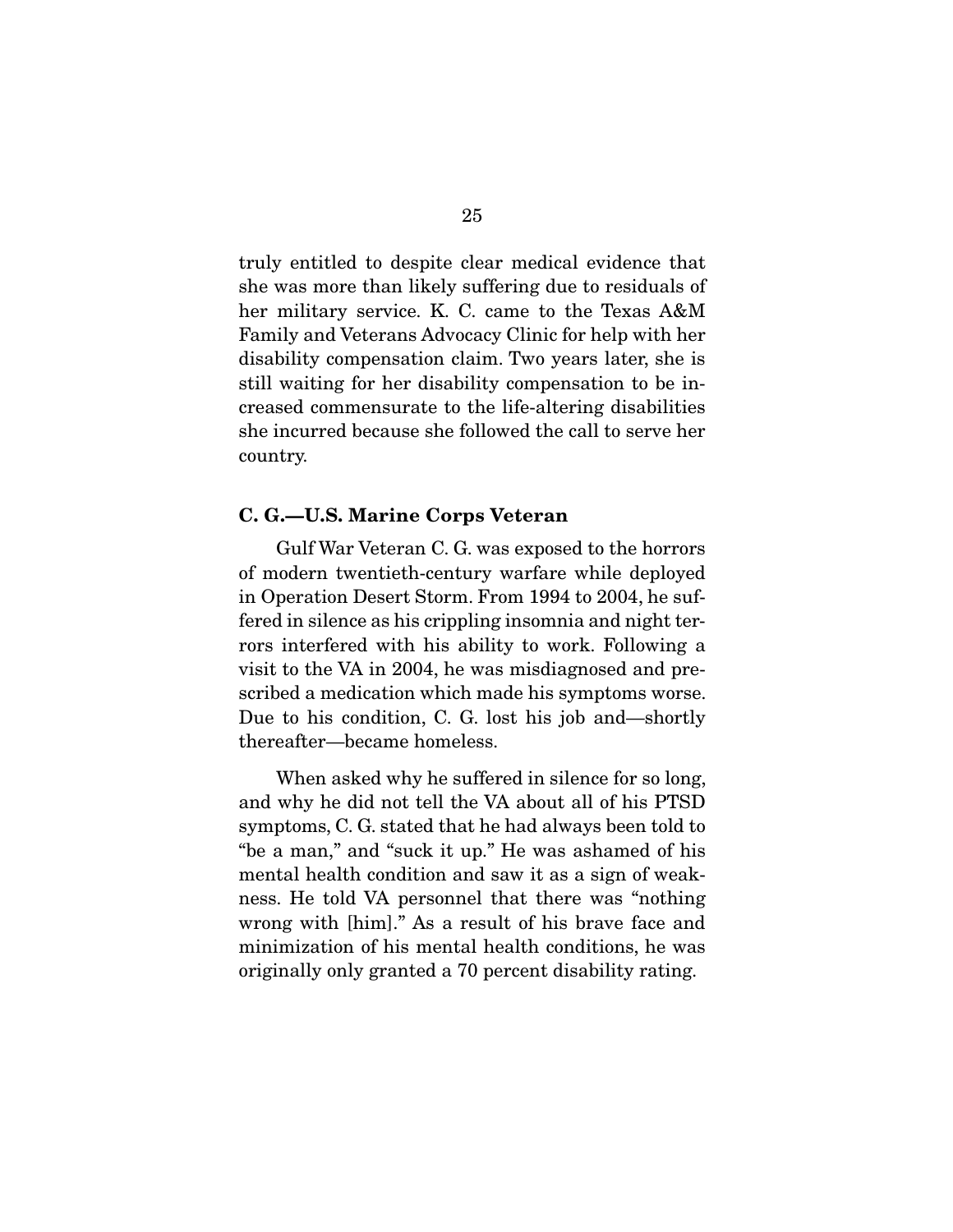In 2017, C. G. came to the Texas A&M University Family and Veterans Advocacy Clinic for help. He was participating in the Department of Housing and Urban Development's VA Supportive Housing, known as HUD-VASH, and still struggling to remain gainfully employed. With the assistance of the FVAC, he was able to receive compensation at the 100 percent rate due to his individual unemployability and his quality of life improved immensely. Despite the improvement in his financial and housing situation, however, C. G. continues to struggle with the life-altering symptoms of PTSD.

 It is clear, then, that the military culture of gritting one's teeth and carrying out the mission at all costs has the unfortunate side effect of conditioning veterans not to state the full extent of their pain and suffering when being examined by VA physicians and—in extreme cases—to avoid seeking treatment for decades. The Lynch court's "persuasion of the evidence" rule stacks the deck against veterans who may understate the extent of their physical and mental ailments or hold back crucial details when being examined by a VA provider through no fault of their own.

#### **CONCLUSION**

--------------------------------- ♦ ---------------------------------

 Granting the Petition for Writ of Certiorari would give not only the Petitioner, but also countless future veterans, the opportunity to have their claims